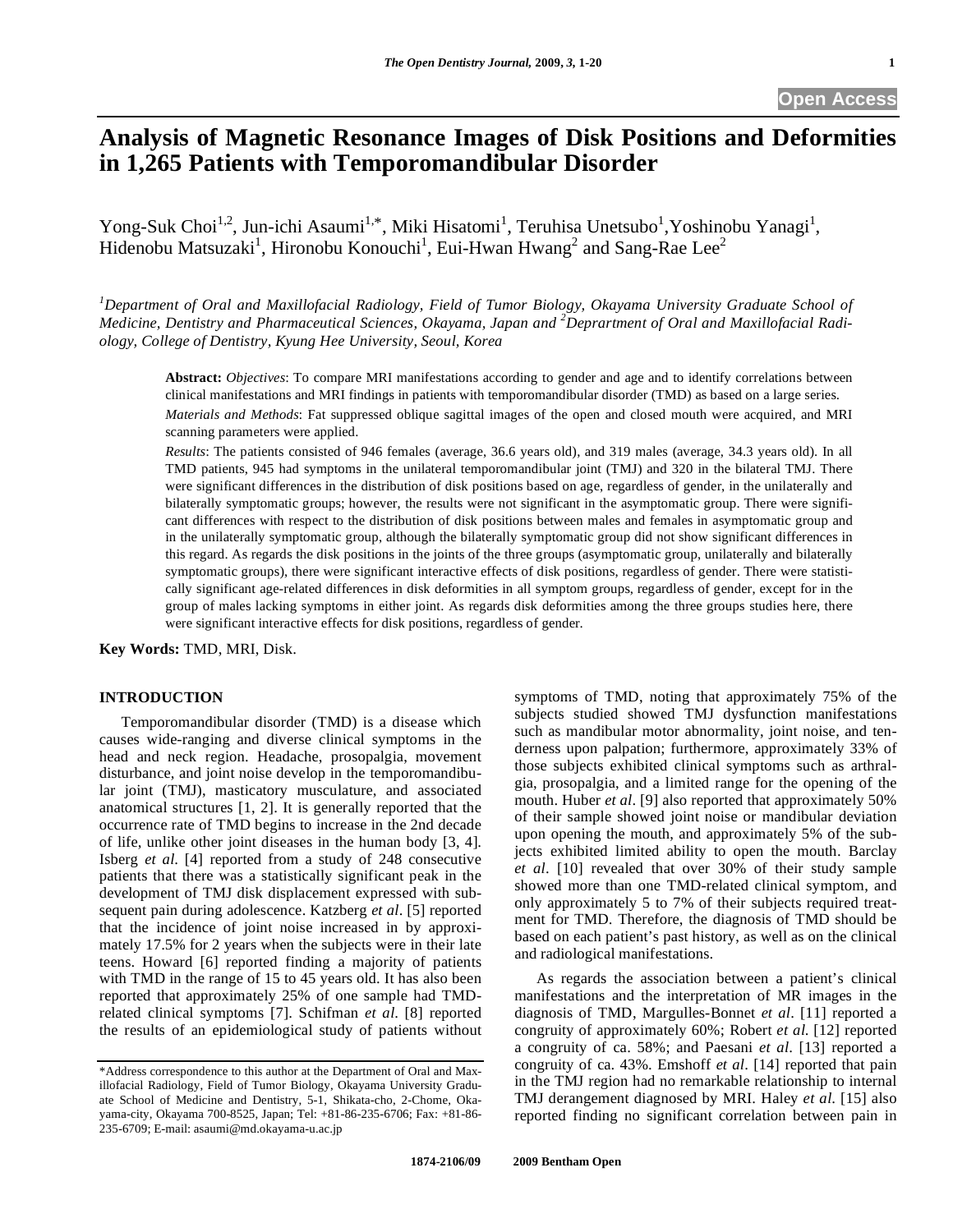the TMJ region and disk displacement identified using MRI. Moreover, Barclay *et al*. [10] demonstrated that the clinical diagnostic criteria can be an index of TMJ internal derangement, but that such criteria do not reveal the degree of disk displacement. In contrast, Tasaki *et al*. [16] showed a correlation between disk displacement and TMD; 18% of a symptomatic group and 70% of an asymptomatic group showed normal disk placement. Likewise, Larheim *et al*. [17] showed similar rates of 22% and 65%, respectively. There remains much controversy surrounding the correlation between clinical and MRI manifestations in patients with TMD. Reports of TMD presenting as a lump in younger patients have provided only insufficient evidence, as have reports that TMD most often occurs among females. It has also been noted that MRI examination can produce varied results due to the variety of judgment criteria [14-21]. It is necessary to more accurately assess tentative clinical diagnoses when arriving at a treatment plan for patients with TMD. Moreover, it is considered to be very important to define the morphologic and functional changes in the anatomical structure of the TMJ region and to follow the progression of TMD based on the clinical manifestations observed upon MRI in patients with TMD.

 So, we thought that disk position and disk deformity might be different because of the age and gender, and then that they might influence clinical symptoms. Thus, we conducted the present comparative observation of MRI manifestations according to gender and age in order to identify the correlation between clinical manifestations and MRI findings in a large sample of patients with TMD.

## **MATERIAL AND METHODS**

 We conducted a study of patients with TMD who had been screened by a retrospective evaluation of case histories. The evaluation included the cases of 1,500 consecutive patients who underwent MRI of the TMJ region at Okayama University Hospital of Dentistry at some point in time during the four years ranging from 1998 to 2001. All subjects gave their informed consent. The patients with symptoms of TMD were selected among those who underwent the appropriate clinical examination and registration. Patients were excluded who had undergone diagnostic examination for orthodontic treatment or orthopedic surgery that was not related to their chief complaint, those who were suspected of having a neoplasm (e.g., osteochondroma or synovial condromatosis, etc.) in the TMJ region, those who were suspected of having pain related to an infection in the jaws and/or salivary glands, those who suffered from headache (and were therefore difficult to differentially diagnose), and those who had a past history of trauma within three months prior to the examination. Several cases that were difficult to evaluate due to the low quality of the MR images were also excluded. MRI interpretation was performed in a confidential manner. Following the process of exclusion, a total of 1,265 patients were enrolled in the present study.

 After the clinical evaluation and case history examination of the TMJ had been carried out, TMJ joints were classified as follows. The following joints were included in the asymptomatic group: those presenting without subjective symptoms; those which, according to the patient's self-report, had not previously required treatment or diagnosis due to joint noise, pain, or mouth-opening disturbances; and those lacking positive results upon examination for the present episode. The remaining TMJ patients were categorized either into the unilaterally symptomatic group (patients with unilateral symptoms in the TMJ) and the bilaterally symptomatic group (patients with bilateral symptoms in the TMJ). The unilateral symptom group was subdivided into two further groups, i.e., asymptomatic and unilaterally symptomatic joints; thus, 3 experimental groups were formed. Each experimental group was classified by gender, and then, each gender group was divided into seven stages from the 2nd decades of life (ages 10-19) to the 8th decades of life (ages 70-79). Each experimental group underwent MRI examination in order to observe disk positions and disk deformities.

## **MRI Interpretation**

 During MRI examination of both TMJs, the head was positioned with a Frankfort's line vertical to the table of the MRI device, thus acquiring oblique sagittal plan images vertical to each condylar angulation from the intercuspal position and the maximum opening position. The MR examinations were performed using a 1.5T unit (Magnetom vision; Siemens, Erlangen, Germany) with a TMJ surface coil. The following MRI scanning parameters were applied: fatsuppressed oblique sagittal images (double contrast turbospinecho [SE] method; repetition time [TR] ms/effective echo time [TE] ms  $=$  2400-2600/14, 85 ms, five echo train lengths, slice thickness; 3 mm, field of view [FOV]; 125 mm x 125 mm, pixel size; 0.78 mm x 0.49 mm) at the open and closed mouth were acquired. According to the abovementioned provisions, seven slice of images were obtained for each unilateral joint and a multi-slice examination was carried out each of cases. Osiris 4.19 (University Hospitals of Geneva, Switzerland) from the freeware Dicom viewer software was used to evaluate the obtained images on a highresolution screen displayer for interpretation by two experienced and skilled oral and maxillofacial radiologists (Choi & Yanagi). Interpretation was conducted according to predetermined criteria (see below for details), and conclusions were arrived at on a consensus basis in cases involving any disagreement between observers. The interpretation of specific features for observation was carried out according to the following criteria.

## **Disk Position**

 The intermediate zone criterion of disk displacement suggested by Orsini *et al*. [19] was used to determine disk displacement of the TMJ upon interpretation of the images of patients with TMD. A case meeting determined as normal in all slices was used as a control. Joints thought to exhibit disk displacement underwent angular measurement at the mesial, central, and lateral regions of each joint on the basis of the method of Rammelsberg *et al*. [20]. As regards angular measurement, image of each slice were evaluated to measure identical regions among all slices of the following 3 regions: the uppermost point of the borderline between the posterior band and the retrodiskal tissue, the central point of the thickest part of the posterior band, and the central point of the intermediate zone. Both evaluation and measurement were carried out on the oblique sagittal plane, and the following criteria were used for the classification of disk positions and for mouth closing positions.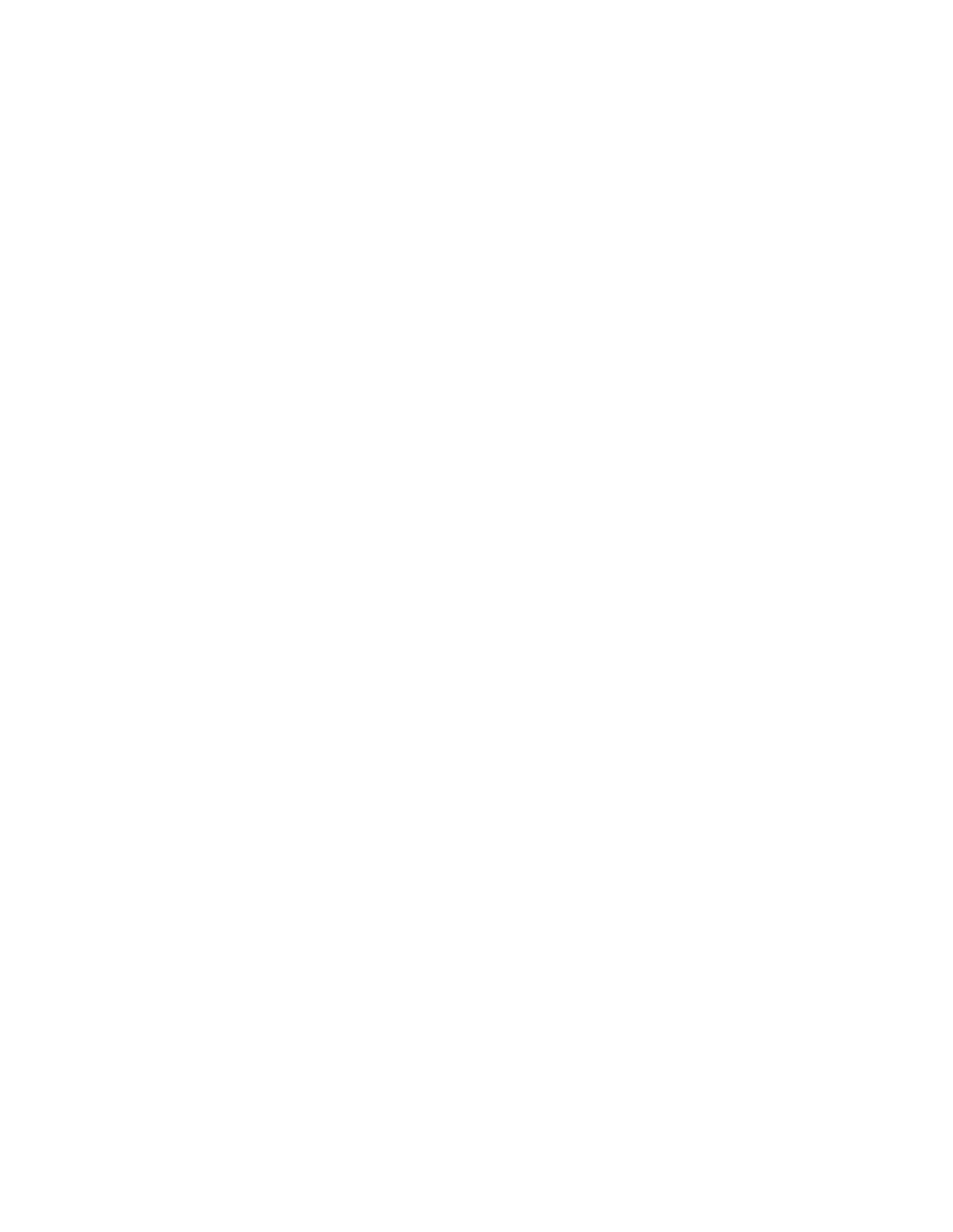**(Fig. 1) contd….** 

**d)** 

**e)** 

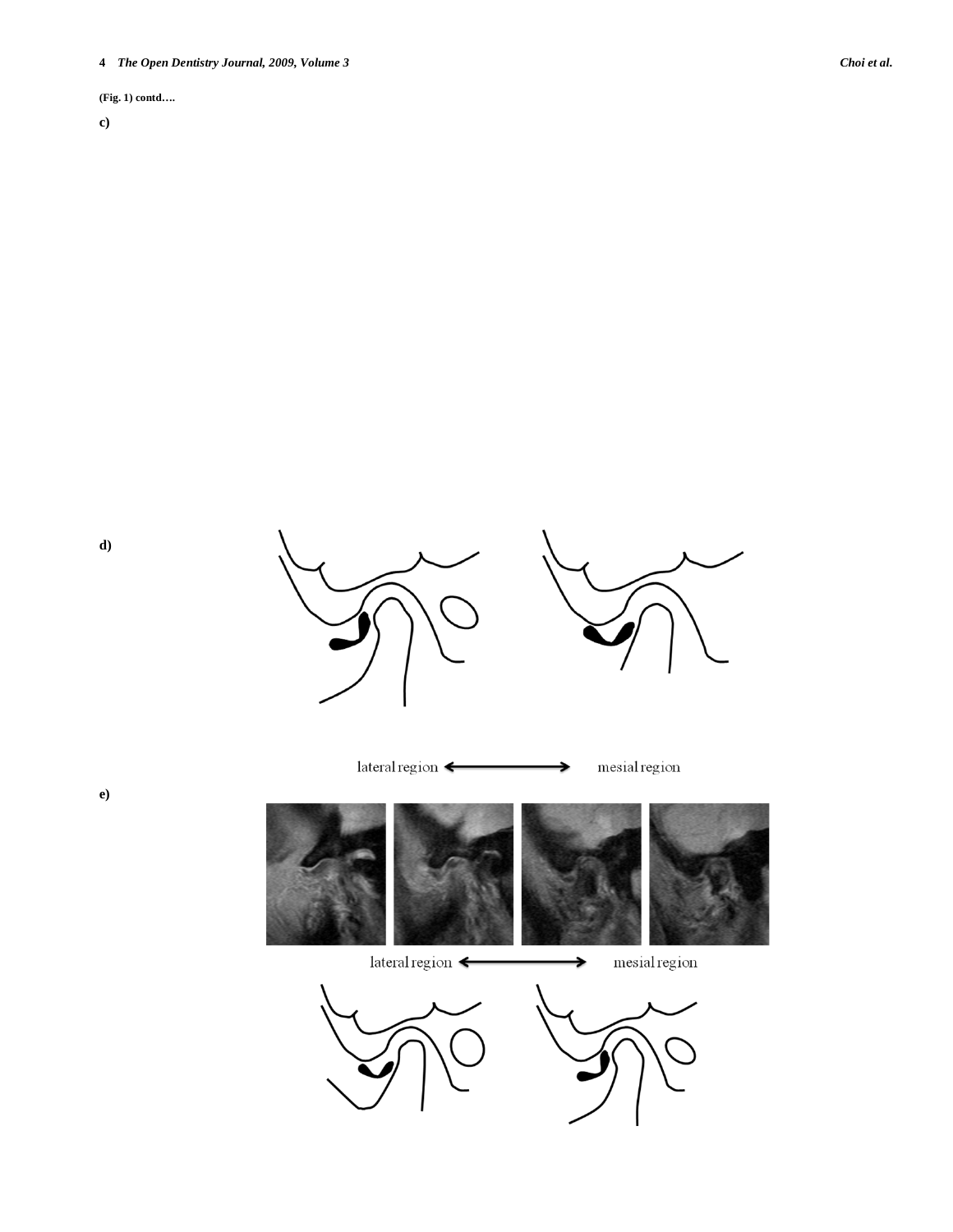**(Fig. 1) contd….** 



**Fig. (1). a)** Normal superior position (NS). **b)** Partial disk displacement in the mesial region (PM). **c)** Partial disk displacement in the lateral region (PL). **d)** Complete disk displacement with severe anterior displacement in the mesial region (CM). **e)** Complete disk displacement with more anterior displacement in the lateral region (CL). **f)** Complete disk displacement with severe anterior displacement in all regions (CA).

examine disk shape in regions with the most severe anterior displacement with the respect to the above-mentioned disk positions. The disk deformities were classified according to the following criteria.

- a) Normal shape (NS): Disk in the normal superior position were included in this category; this type of disk was also included in the flatten disk (FL) category in cases involving uniform thickness without division into the anterior band, the intermediate zone, and the posterior band even during mouth opening.
- b) Biconcave shape (BC): A displaced disk exhibiting a clear division of the anterior band, the intermediate zone, and the posterior band. The intermediate zone showed no or only slight shorting with respect to over a third of the full-length of the disk. Morphologically, the disk configuration maintained a bow-tie shape or showed some thickening of the posterior band.
- c) Folded shape (FO): The displaced disk showed a clear division between the anterior band, the intermediate zone, and the posterior band. The intermediate zone exhibited no shortening by over a third of the full length determined as disk. Morphologically, the intermediate zone showed bending and assumed as cap or cup shape.
- d) Biconvex shape (BV): The displaced disk showed no clear division between the anterior band and the anterior articular capsule; the intermediate zone was short. The posterior band adopted a roundish, convex shape. Cases showing retrodiscal tissue exhibited a convex shape with respect to the posterior band.
- e) Flatten shape (FL): Normal-placed or displaced disks showing no divisions between the anterior band, the intermediate zone, and the posterior band; generally, this type exhibited uniform thinness, even when observed during mouth opening.
- f) Amorphous shape: The disk assumed a shape such that it could not be evaluated according to the above-mentioned criteria. This category was also applied when the disk appeared to be fragment.

# **Disk Recapture During Mouth Opening**

- a) Disk displacement with reduction (WR): The intermediate zone of the displaced disk during mouth closing was restored to the position between the articular eminence and articular surface of the condyle during mouth opening.
- b) Disk displacement without reduction (WoR): The intermediate zone of the displaced disk during mouth closing was not restored to the position between the articular eminence and the articular surface of the condyle during mouth opening.

## **Statistical Analysis**

A chi-square  $(X^2)$  analysis was performed in order to test differences in the frequency of disk positions and disk deformities according to age and gender within the appropriate experimental group and to identify differences in disk deformities according to disk position in each experimental group. Two-way ANOVA was carried out to identify differences in the rate of manifestation of particular disk positions and disk deformities among asymptomatic joints, unilaterally symptomatic joints, and bilaterally symptomatic joints among males, females, and all patients. The empirical analyses were all tested at a significance level of  $p<0.05$ , and statistical processing was carried out using the SPSSWIN 11.0 program.

## **RESULTS**

 The patients included of 946 females (74.8 %; average, 36.6 years old), and 319 males (25.2 %; average, 34.3 years old). Both males and females in their 2nd decade of life showed the highest distribution of 31.4 % and 31.2 %, respectively. Of all TMD patients, 945 (74.7 %) showed symptoms in the unilateral TMJ, and 320 (25.3 %) had symptoms in the bilateral TMJ (Table **1**, Fig. **2**).

# **Disk Position in the Asymptomatic Joint Group According to Gender and Age (Table 2)**

 Among females, NS (57%) had the highest frequency, followed by CA (21%) and PL (10%); however, there was

**f)**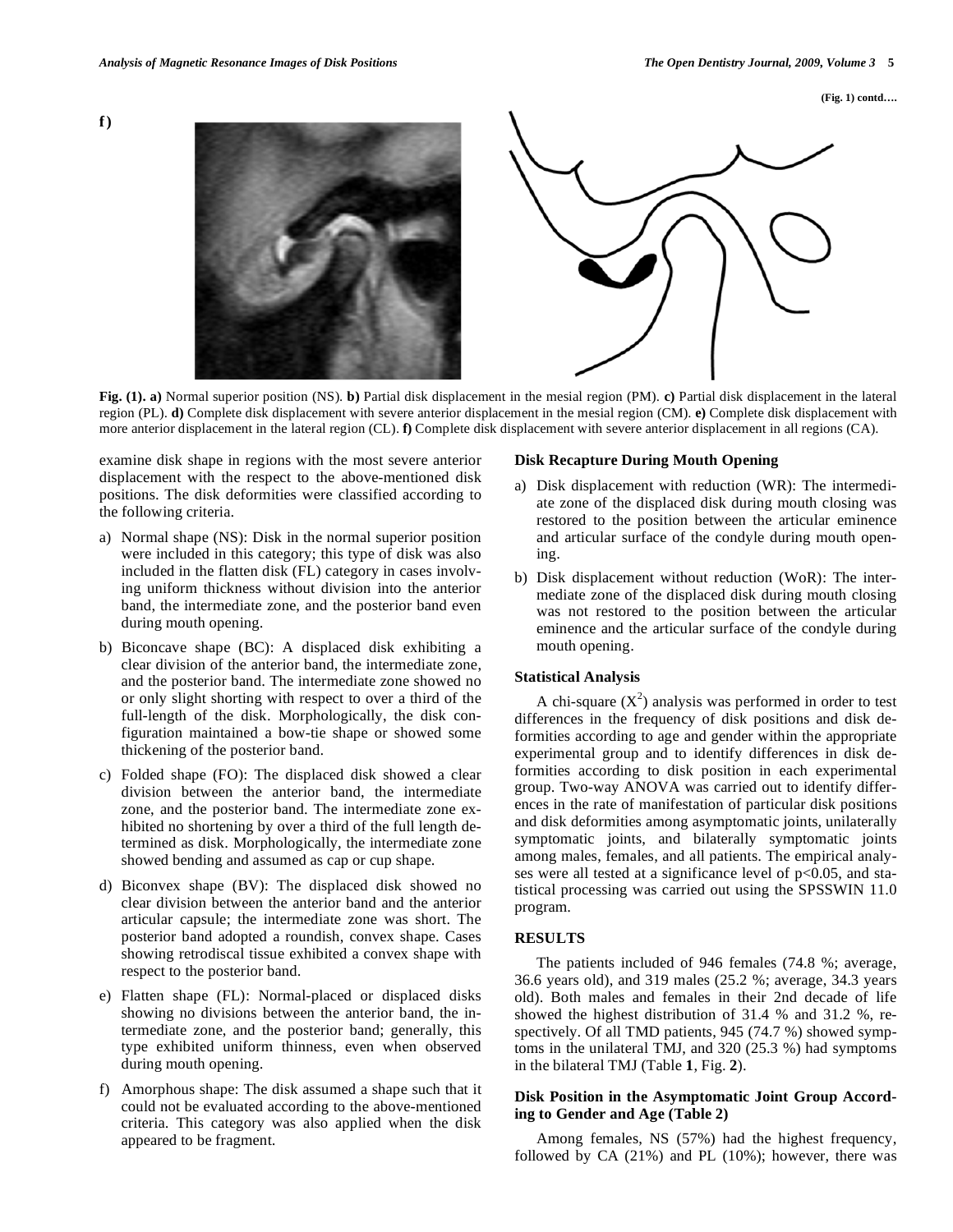**Table 1. The Population of TMD Patients to be Participated in this Study** 

| Age         |     | 2nd  |      | 3rd  |      | 4th  |      | 5th  |      | 6th  |      | 7th          |      | 8th |      | Sum  | <b>Total</b> |
|-------------|-----|------|------|------|------|------|------|------|------|------|------|--------------|------|-----|------|------|--------------|
| <b>Sex</b>  | F   | M    | F    | M    | F    | М    | F    | M    | F    | M    | F    | M            | F    | M   | F    | M    | $F+M$        |
| No. of Pt.  | 145 | 71   | 295  | 100  | 142  | 48   | 106  | 31   | 137  | 28   | 79   | 27           | 42   | 14  | 946  | 319  | 1265         |
| Average     | 16  | 16.7 | 24.2 | 24.1 | 33.7 | 34.1 | 44.6 | 42.1 | 54.1 | 54.6 | 63.8 | 64.9         | 74.7 | 74  | 36.6 | 34.3 | 36           |
| s.d.        | 2.3 | 1.9  | 2.9  | 2.7  | 2.8  | 2.8  | 2.8  | 2.9  | 2.7  | 3    | 2.8  | 3.1          | 3.9  | 3.3 | 17.4 | 17.4 | 17.4         |
| uni-lateral | 107 | 55   | 203  | 68   | 108  | 41   | 74   | 23   | 104  | 21   | 67   | 27           | 34   | 13  | 697  | 248  | 945          |
| bi-lateral  | 38  | 16   | 92   | 32   | 34   | ⇁    | 32   | 8    | 33   | ┑    | 12   | $\mathbf{0}$ | 8    |     | 249  | 71   | 320          |



**Fig. (2).** The population of TMD patients to be participated in this study.

no significant difference with respect to age (p>0.05). Among the males, NS (69%) showed the highest frequency, followed by CA (16%) and PL (7%); however, there was no significant difference with respect to age  $(p>0.05)$ . Among all of the patients, NS (60%) was the most frequency observed. As regards disk position, NS (50%) showed the lowest frequency in the 5th decade of life, but this result did not reveal a significant difference with respect to the frequency of disk positions according to age  $(p>0.05)$ . Significant differences in the distribution of disk position between males and females were observed, i.e., rates of 69 % and 57 % were observed in the NS group, 16% and 21% in the CA group, and 3.2% and 6.9% in the CL group, respectively  $(p<0.05)$ .

## **Disk Positions in Unilaterally Symptomatic Joints According to Gender and Age (Table 3)**

 Among females, CA (40%) showed the highest frequency, followed by CL (26%) and NS (21%). With respect to disk position, a higher frequency of CL (40%), but a lower frequency of NS (10%) was observed in the 2nd decade of life, in comparison with the other age groups. Patients in their 8th decade showed a high frequency of CA (56%), followed by those in the 4th decade and 6th decade, which were both at the 46% level. Patients in their 7th decade showed a high frequency of NS (30%), followed by patients in the 3rd decade (26%). There were statistically significant differences in terms of the distribution of disk position according to age in females ( $p<0.05$ ). In males, NS (48%) was the most frequency observed, followed by CA (24%) and CL (16%). As regards disk position in the 2nd decade of life, higher frequency of CL (36%) and CA (31%) were observed, but a lower frequency of NS (22%) was observed than in the other age groups. Patients in their 5th and 8th decades showed a higher frequency of NS, i.e., 74% and 77%, respectively, than did those in the other age groups. There were statistically significant differences in terms of the distribution of disk position according to age among males  $(p<0.01)$ . In the group including all patients, CA (36 %) was the most frequency observed, followed by NS (28%) and CL (23%). The disk positions in patients in their 2nd decade showed a higher frequency of CL (39%), but a lower frequency of NS (14%) than those in the other age groups. The patients in their 8th decade showed the highest frequency of CA (45%), followed by those in their 4th decade and 7th decade, i.e.,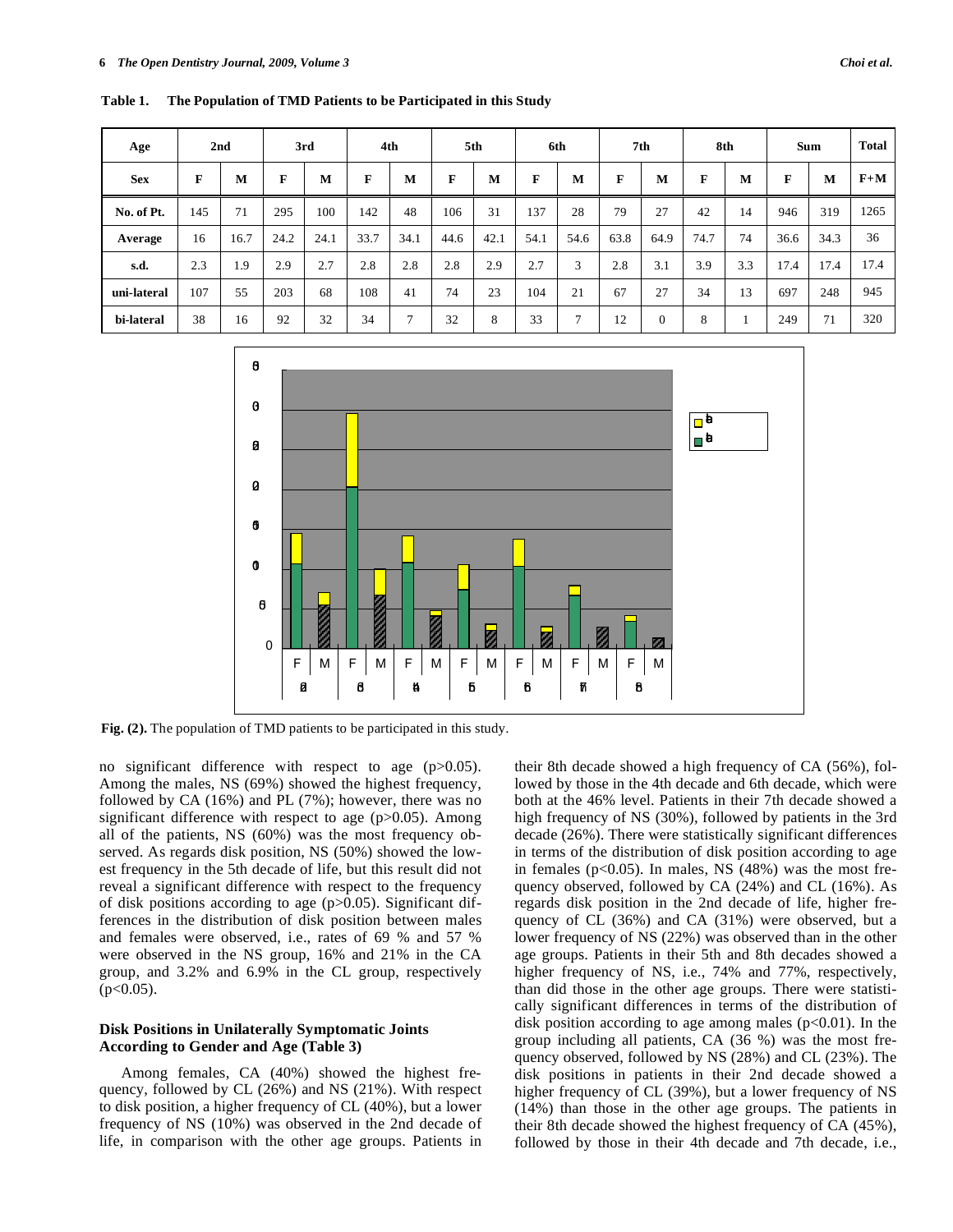|     |                           |           |               |                |                                    |                |                  |                       | <b>No-Symptom Joints</b>    |                |                  |                |               |     |               |                  |
|-----|---------------------------|-----------|---------------|----------------|------------------------------------|----------------|------------------|-----------------------|-----------------------------|----------------|------------------|----------------|---------------|-----|---------------|------------------|
|     |                           |           |               |                |                                    |                |                  | <b>Disk Positions</b> |                             |                |                  |                |               |     |               |                  |
| Age | <b>Sex</b>                | <b>NS</b> | $\frac{0}{0}$ | <b>PM</b>      | $\mathbf{0}_{\mathbf{0}}^{\prime}$ | PL             | $\frac{0}{0}$    | CM                    | $\frac{0}{0}$               | CL             | $\frac{0}{0}$    | CA             | $\frac{0}{0}$ | Sum | $\frac{0}{0}$ | $X^2(P)$         |
|     | F                         | 64        | 59.8          | $\overline{4}$ | 3.7                                | 11             | 10.3             | $\mathbf{2}$          | 1.9                         | 6              | 5.6              | 20             | 18.7          | 107 | 100           |                  |
| 2nd | M                         | 31        | 56.4          | 5              | 9.1                                | 5              | 9.1              | $\boldsymbol{0}$      | $\boldsymbol{0}$            | $\overline{4}$ | 7.3              | 10             | 18.2          | 55  | 100           |                  |
|     | $F+M$                     | 95        | 58.6          | 9              | 5.6                                | 16             | 9.9              | $\sqrt{2}$            | 1.2                         | 10             | 6.2              | 30             | 18.5          | 162 | 100           |                  |
|     | $\rm F$                   | 115       | 56.7          | 8              | 3.9                                | 19             | 9.4              | $\mathbf{1}$          | 0.5                         | 14             | 6.9              | 46             | 22.7          | 203 | 100           |                  |
| 3rd | M                         | 48        | 70.6          | $\mathbf{3}$   | 4.4                                | 3              | 4.4              | $\boldsymbol{0}$      | $\boldsymbol{0}$            | $\overline{2}$ | 2.9              | 12             | 17.6          | 68  | 100           |                  |
|     | $F+M$                     | 163       | 60.1          | 11             | 4.1                                | $22\,$         | 8.1              | $\mathbf{1}$          | 0.4                         | 16             | 5.9              | 58             | 21.4          | 271 | 100           |                  |
|     | $\boldsymbol{\mathrm{F}}$ | 48        | 44.4          | $\overline{4}$ | 3.7                                | 13             | 12               | $\mathfrak{Z}$        | 2.8                         | 14             | 13               | 26             | 24.1          | 108 | 100           | female(F)        |
| 4th | M                         | 27        | 65.9          | $\overline{2}$ | 4.9                                | $\overline{4}$ | 4.9              | $\boldsymbol{0}$      | $\overline{0}$              | $\mathbf{1}$   | 2.4              | $\tau$         | 17.1          | 41  | 100           | 28.910<br>(.522) |
|     | $F+M$                     | 75        | 50.3          | 6              | $\overline{4}$                     | 17             | 11.4             | $\mathfrak{Z}$        | $\overline{2}$              | 15             | 10.1             | 33             | 22.1          | 149 | 100           | (p > .05)        |
|     | $\mathbf F$               | 43        | 58.1          | $\overline{2}$ | 2.7                                | 5              | 6.8              | $\boldsymbol{0}$      | $\boldsymbol{0}$            | $\overline{4}$ | 5.4              | 20             | 27            | 74  | 100           | male(M)          |
| 5th | M                         | 20        | 87            | $\mathbf{0}$   | $\overline{0}$                     | $\overline{0}$ | $\boldsymbol{0}$ | $\boldsymbol{0}$      | $\boldsymbol{0}$            | $\mathbf{1}$   | 4.3              | $\overline{2}$ | 8.7           | 23  | 100           | 18.914<br>(.757) |
|     | $F+M$                     | 63        | 64.9          | $\overline{2}$ | 2.1                                | 5              | 5.2              | $\boldsymbol{0}$      | $\boldsymbol{0}$            | 5              | 5.2              | 22             | 22.7          | 97  | 100           | (p > .05)        |
|     | F                         | 64        | 61.5          | $\overline{4}$ | 3.8                                | 13             | 12.5             | $\boldsymbol{0}$      | $\boldsymbol{0}$            | $\tau$         | 6.7              | 16             | 15.4          | 104 | 100           | $F+M$            |
| 6th | M                         | 14        | 66.7          | $\mathbf{1}$   | 4.8                                | 3              | 14.3             | $\boldsymbol{0}$      | $\boldsymbol{0}$            | $\mathbf{0}$   | $\overline{0}$   | $\mathfrak{Z}$ | 14.3          | 21  | 100           | 31.443<br>(.394) |
|     | $F+M$                     | 78        | 62.4          | 5              | $\overline{4}$                     | 16             | 12.8             | $\boldsymbol{0}$      | $\boldsymbol{0}$            | $\tau$         | 5.6              | 19             | 15.2          | 125 | 100           | (p > .05)        |
|     | $\mathbf F$               | 43        | 64.2          | $\sqrt{2}$     | $\ensuremath{\mathfrak{Z}}$        | 6              | 9                | $\sqrt{2}$            | $\ensuremath{\mathfrak{Z}}$ | 3              | 4.5              | 11             | 16.4          | 67  | 100           |                  |
| 7th | M                         | 21        | 77.8          | $\mathbf{1}$   | 3.7                                | $\mathbf{1}$   | 3.7              | $\boldsymbol{0}$      | $\boldsymbol{0}$            | $\mathbf{0}$   | $\boldsymbol{0}$ | $\overline{4}$ | 14.8          | 27  | 100           |                  |
|     | $F+M$                     | 64        | 68.1          | 3              | 3.2                                | $\overline{7}$ | 7.4              | $\mathbf{2}$          | 2.1                         | $\overline{3}$ | 3.2              | 15             | 16            | 94  | 100           |                  |
|     | $\boldsymbol{\mathrm{F}}$ | 22        | 64.7          | $\mathbf{1}$   | 2.9                                | $\mathbf{2}$   | 5.9              | $\mathbf{1}$          | 2.9                         | $\mathbf{0}$   | $\boldsymbol{0}$ | $\,8\,$        | 23.5          | 34  | 100           |                  |
| 8th | M                         | 11        | 84.6          | $\mathbf{0}$   | $\mathbf{0}$                       | $\mathbf{1}$   | 7.7              | $\boldsymbol{0}$      | $\boldsymbol{0}$            | $\mathbf{0}$   | $\mathbf{0}$     | $\mathbf{1}$   | 7.7           | 13  | 100           |                  |
|     | $F+M$                     | 33        | 70.2          | $\mathbf{1}$   | 2.1                                | 3              | 6.4              | $\mathbf{1}$          | 2.1                         | $\mathbf{0}$   | $\mathbf{0}$     | 9              | 19.1          | 47  | 100           |                  |
|     | $\boldsymbol{\mathrm{F}}$ | 399       | 57.2          | 25             | 3.6                                | 69             | 9.9              | 9                     | 1.3                         | 48             | 6.9              | 147            | 21.1          | 697 | 100           | $P = 0.004$      |
| sum | M                         | 172       | 69.4          | 12             | 4.8                                | 17             | 6.9              | $\boldsymbol{0}$      | $\boldsymbol{0}$            | 8              | 3.2              | 39             | 15.7          | 248 | 100           | (P<.01)          |
|     | $F+M$                     | 571       | 60.4          | 37             | 3.9                                | 86             | 9.1              | 9                     | $\mathbf{1}$                | 56             | 5.9              | 186            | 19.7          | 945 | 100           |                  |

|  |  |  | Table 2. Disk Positions for no Symptom Joints According to Sex and Age |  |
|--|--|--|------------------------------------------------------------------------|--|
|--|--|--|------------------------------------------------------------------------|--|

both of the latter were at the 42 % level. Those in their 7th and 8th decades showed a higher frequency of NS, i.e., 40% and 38%, respectively, than those in the other age groups. There were statistically significant differences in terms of the distribution of disk position according to age among all patients (p<0.001). As regards the distribution of disk positions between males and females, the following significant differences were observed: 48% and 21% in the NS group, 24% and 40% in the CA group, and 16% and 26% in the CL group, respectively  $(p<0.001)$ .

## **Disk Positions in Bilaterally Symptomatic Joints According to Gender and Age (Table 4)**

 Among females, NS (34%) was the most frequently observed group, followed by CA (30%) and CL (19%). As regards disk position, patients in their 2nd decade showed a higher frequency of CA (34%) and CL (28%), but a lower frequency of NS (21%) than did the patients in the other age groups. Patients in their 8th and 7the decades showed high frequencies of CA, 56% and 42%, respectively. Those in their 6th and 7th decades showed high frequencies of NS, 46% and 42%, respectively. There were statistically significant differences in terms of disk position frequency according to age in females (p<0.05). Among males, NS (46%) was the most frequently observed group, followed by CA (28%) and CL (14%). As regards disk position in the 2nd decade of life, a higher frequency of CA (53%), but lower frequency of NS (22%) was observed than in the other age groups. The older the patients were, the higher was frequency of NS. Statistically significant differences were observed among males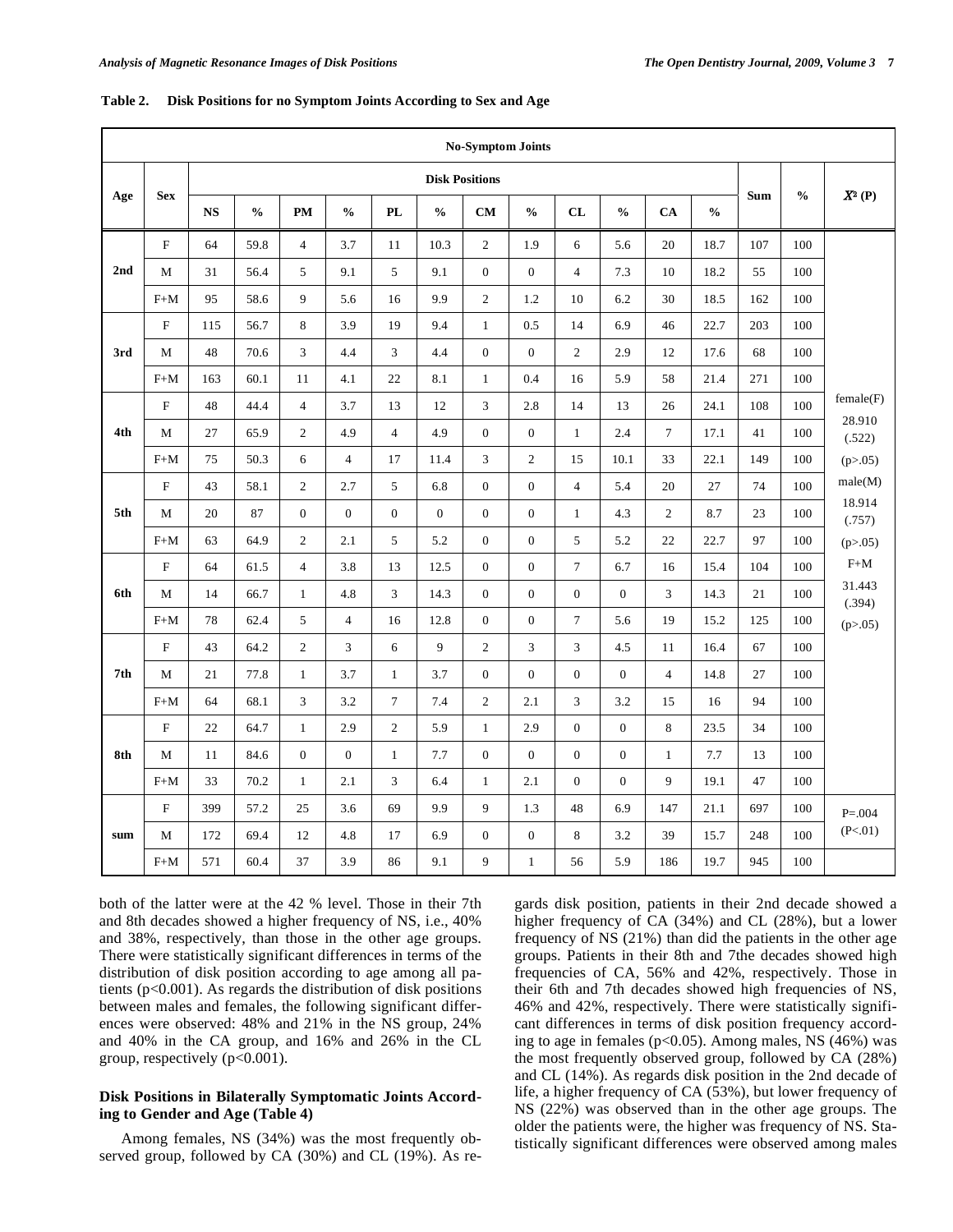|            |             |           |               |                |                  |                |               | <b>Unilateral-Symptoms Joints</b> |                  |                  |                  |                |               |            |               |                            |
|------------|-------------|-----------|---------------|----------------|------------------|----------------|---------------|-----------------------------------|------------------|------------------|------------------|----------------|---------------|------------|---------------|----------------------------|
|            |             |           |               |                |                  |                |               | <b>Disk Positions</b>             |                  |                  |                  |                |               |            |               |                            |
| Age        | <b>Sex</b>  | <b>NS</b> | $\frac{0}{0}$ | PM             | $\frac{0}{0}$    | PL             | $\frac{0}{0}$ | CM                                | $\frac{0}{0}$    | CL               | $\frac{0}{0}$    | CA             | $\frac{0}{0}$ | <b>Sum</b> | $\frac{0}{0}$ | $X^2(P)$                   |
|            | $\mathbf F$ | 11        | 10.3          | $\overline{4}$ | 3.7              | 5              | 4.7           | 2                                 | 1.9              | 43               | 40.2             | 42             | 39.3          | 107        | 100           |                            |
| 2nd        | $\mathbf M$ | 12        | 21.8          | $\mathbf{1}$   | 1.8              | 5              | 9.1           | $\boldsymbol{0}$                  | $\boldsymbol{0}$ | 20               | 36.4             | 17             | 30.9          | 55         | 100           |                            |
|            | $F+M$       | 23        | 14.2          | $\mathfrak s$  | 3.1              | 10             | 6.2           | $\sqrt{2}$                        | 1.2              | 63               | 38.9             | 59             | 36.4          | 162        | 100           |                            |
|            | $\mathbf F$ | 53        | 26.1          | 5              | 2.5              | 19             | 9.4           | 3                                 | 1.5              | 53               | 26.1             | 70             | 34.5          | 203        | 100           |                            |
| 3rd        | $\mathbf M$ | 37        | 54.4          | $\overline{2}$ | 2.9              | 5              | 7.4           | $\mathbf{1}$                      | 1.5              | 9                | 13.2             | 14             | 20.6          | 68         | 100           |                            |
|            | $F+M$       | 90        | 33.2          | $\tau$         | 2.6              | 24             | 8.9           | $\overline{4}$                    | 1.5              | 62               | 22.9             | 84             | 31            | 271        | 100           |                            |
|            | $\mathbf F$ | 17        | 15.7          | 6              | 5.6              | 9              | 8.3           | $\overline{4}$                    | 3.7              | 22               | 20.4             | 50             | 46.3          | 108        | 100           |                            |
| 4th        | $\mathbf M$ | 13        | 31.7          | $\overline{2}$ | 4.9              | 6              | 14.6          | $\mathbf{1}$                      | 2.4              | $\tau$           | 17.1             | 12             | 29.3          | 41         | 100           | female(F)<br>50.404 (.011) |
|            | $F+M$       | 30        | 20.1          | 8              | 5.4              | 15             | 10.1          | 5                                 | 3.4              | 29               | 19.5             | 62             | 41.6          | 149        | 100           | (p<.05)                    |
|            | $\mathbf F$ | 16        | 21.6          | $\mathbf{1}$   | 1.4              | 10             | 13.5          | 3                                 | 4.1              | 20               | 27               | 24             | 32.4          | 74         | 100           | male(M)                    |
| 5th        | $\mathbf M$ | 17        | 73.9          | $\mathbf{1}$   | 4.3              | $\mathbf{1}$   | 4.3           | $\mathbf{1}$                      | 4.3              | $\boldsymbol{0}$ | $\boldsymbol{0}$ | $\mathfrak{Z}$ | 13            | 23         | 100           | 57.408 (.002)              |
|            | $F+M$       | 33        | 34            | $\overline{c}$ | 2.1              | 11             | 11.3          | $\overline{4}$                    | 4.1              | 20               | 20.6             | 27             | 27.8          | 97         | 100           | (p<.01)                    |
|            | $\mathbf F$ | 24        | 23.1          | $\mathbf{1}$   | $1\,$            | $\overline{7}$ | 6.7           | $\mathbf{1}$                      | $\mathbf{1}$     | 23               | 22.1             | 48             | 46.2          | 104        | 100           | $F+M$<br>75.979 (.000)     |
| 6th        | $\mathbf M$ | 11        | 52.4          | $\mathbf{0}$   | $\overline{0}$   | $\overline{2}$ | 9.5           | $\boldsymbol{0}$                  | $\boldsymbol{0}$ | 3                | 14.3             | 5              | 23.8          | 21         | 100           | (p<.001)                   |
|            | $F+M$       | 35        | 28            | $\mathbf{1}$   | 0.8              | 9              | 7.2           | $\mathbf{1}$                      | 0.8              | 26               | 20.8             | 53             | 42.4          | 125        | 100           |                            |
|            | $\mathbf F$ | 20        | 29.9          | $\mathbf{1}$   | 1.5              | $\overline{2}$ | 3             | $\mathbf{1}$                      | 1.5              | 16               | 23.9             | 27             | 40.3          | 67         | 100           |                            |
| 7th        | $\mathbf M$ | 18        | 66.7          | $\overline{2}$ | 7.4              | $\mathbf{1}$   | 3.7           | $\boldsymbol{0}$                  | $\boldsymbol{0}$ | $\mathbf{0}$     | $\overline{0}$   | 6              | 22.2          | 27         | 100           |                            |
|            | $F+M$       | 38        | 40.4          | 3              | 3.2              | 3              | 3.2           | $\mathbf{1}$                      | 1.1              | 16               | 17               | 33             | 35.1          | 94         | 100           |                            |
|            | $\mathbf F$ | $\,8\,$   | 23.5          | $\overline{0}$ | $\boldsymbol{0}$ | $\overline{2}$ | 5.9           | $\mathbf{1}$                      | 2.9              | $\overline{4}$   | 11.8             | 19             | 55.9          | 34         | 100           |                            |
| 8th        | $\mathbf M$ | 10        | 76.9          | $\mathbf{0}$   | $\boldsymbol{0}$ | $\mathbf{1}$   | 7.7           | $\boldsymbol{0}$                  | $\boldsymbol{0}$ | $\boldsymbol{0}$ | $\overline{0}$   | $\sqrt{2}$     | 15.4          | 13         | 100           |                            |
|            | $F+M$       | 18        | 38.3          | $\mathbf{0}$   | $\boldsymbol{0}$ | 3              | 6.4           | $\mathbf{1}$                      | 2.1              | $\overline{4}$   | 8.5              | 21             | 44.7          | 47         | 100           |                            |
|            | $\mathbf F$ | 149       | 21.4          | 18             | 2.6              | 54             | 7.7           | 15                                | 2.2              | 181              | 26               | 280            | 40.2          | 697        | 100           | $P = 000$                  |
| <b>Sum</b> | М           | 118       | 47.6          | 8              | 3.2              | 21             | 8.5           | 3                                 | 1.2              | 39               | 15.7             | 59             | 23.8          | 248        | 100           | (P<.001)                   |
|            | $F+M$       | 267       | 28.3          | 26             | 2.8              | 75             | 7.9           | 18                                | 1.9              | 220              | 23.3             | 339            | 35.9          | 945        | 100           |                            |

**Table 3. Disk Positions for Uni-Lateral Symptoms Joints According to Sex and Age** 

terms of the frequency of disk position according to age  $(p<0.05)$ . In all of the patients, NS (37%) was the most frequently observed, followed by CA (30%) and CL (18%). Also with respect to disk position, a higher frequency of CA (40%) and CL (25%), but a lower frequency of NS (21%) was observed among teens than those in the other age groups. Those in their 8th and 7th decades showed a high frequency of CA, i.e., 50% and 42%, respectively. Those in their 6th and 5th decades showed a higher frequency of NS, i.e., 48% and 41%, respectively, than those in the other age groups. There were statistically significant differences in the frequency of disk positions according to age in the group in which all patients were considered together  $(p<0.001)$ . As regards the distribution of disk position in males and females, no significant difference were observed, i.e., 46% and 34% in the NS group, 28% and 30% in the CA group, and 14% and 19% in the CL group, respectively (p>0.05).

# **Disk Positions in Three Experimental Groups; Asymptomatic, and Unilaterally, and Bilaterally Symptomatic Joint Groups (Two Way ANOVA Analysis)**

 As regards disk position among asymptomatic participants, and the unilaterally, and bilaterally symptomatic males, females, and total patient sample, there were significant interactive effects of disk positions according to groups (p<0.001). These results demonstrated significant differences in terms of frequency of disk positions among all three groups, i.e., the asymptomatic group and the unilaterally and bilaterally symptomatic groups.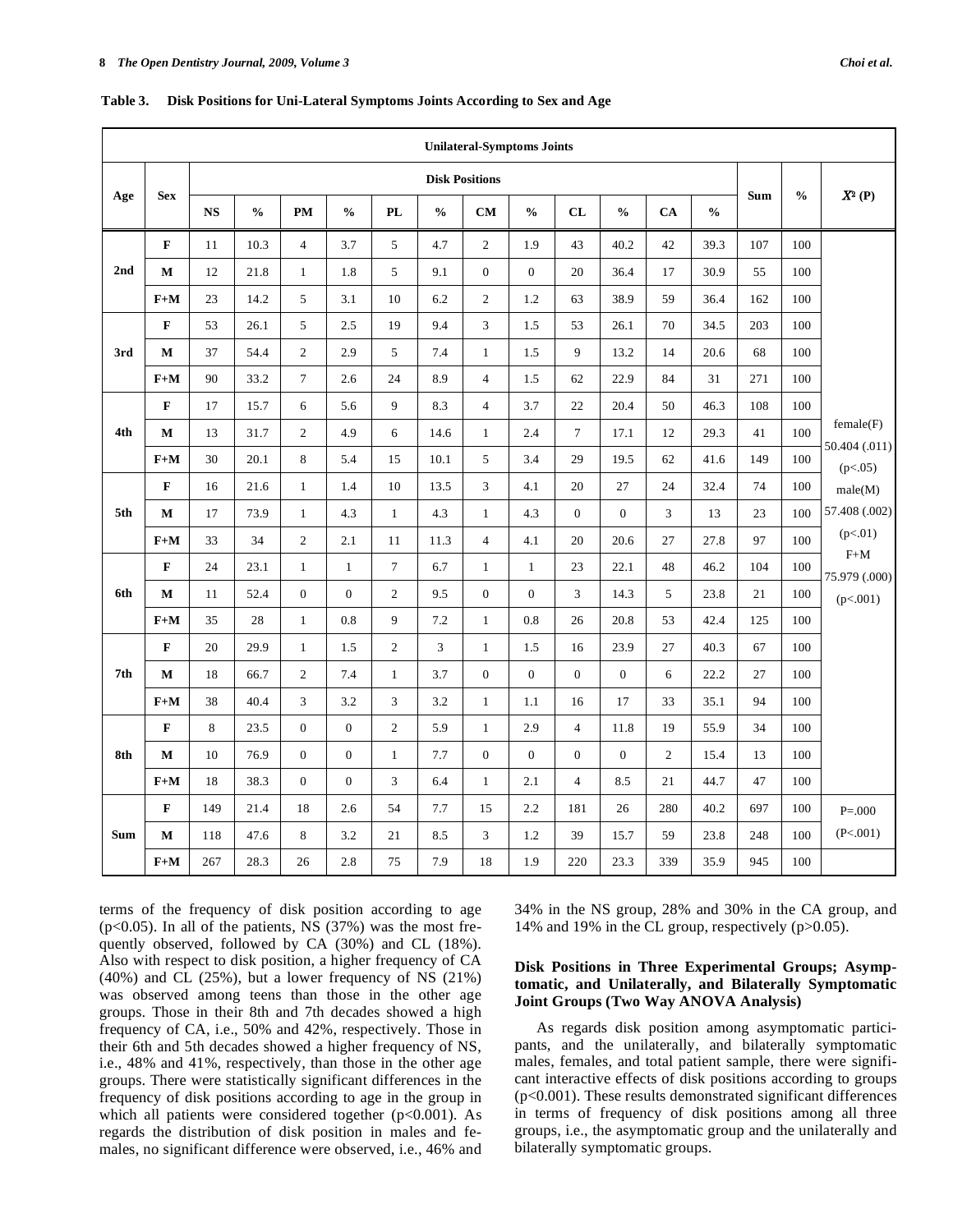|            |              |                  |                |                  |                  |                  |                                    |                       | bilateral-Symptoms Joints |                |                |                  |                  |                |               |                  |
|------------|--------------|------------------|----------------|------------------|------------------|------------------|------------------------------------|-----------------------|---------------------------|----------------|----------------|------------------|------------------|----------------|---------------|------------------|
|            |              |                  |                |                  |                  |                  |                                    | <b>Disk Positions</b> |                           |                |                |                  |                  |                |               |                  |
| Age        | <b>Sex</b>   | <b>NS</b>        | $\frac{0}{0}$  | PM               | $\frac{0}{0}$    | <b>PL</b>        | $\mathbf{0}_{\mathbf{0}}^{\prime}$ | CM                    | $\frac{0}{0}$             | CL             | $\frac{0}{0}$  | CA               | $\frac{0}{0}$    | <b>Sum</b>     | $\frac{0}{0}$ | $X^2(P)$         |
|            | $\mathbf{F}$ | 16               | 21.1           | 3                | 3.9              | $\tau$           | 9.2                                | 3                     | 3.9                       | 21             | 27.6           | 26               | 34.2             | 76             | 100           |                  |
| 2nd        | M            | $\boldsymbol{7}$ | 21.9           | $\mathbf{0}$     | $\boldsymbol{0}$ | $\boldsymbol{2}$ | 6.3                                | $\mathbf{0}$          | $\mathbf{0}$              | 6              | 18.8           | 17               | 53.1             | 32             | 100           |                  |
|            | $F+M$        | 23               | 21.3           | 3                | 2.8              | 9                | 8.3                                | 3                     | 2.8                       | 27             | 25             | 43               | 39.8             | 108            | 100           |                  |
|            | $\mathbf F$  | 63               | 34.2           | 12               | 6.5              | 14               | 7.6                                | 5                     | 2.7                       | 39             | 21.2           | 51               | 27.7             | 184            | 100           |                  |
| 3rd        | M            | 31               | 48.4           | $\overline{4}$   | 6.3              | $\overline{4}$   | 6.3                                | $\mathbf{0}$          | $\mathbf{0}$              | $\tau$         | 10.9           | 18               | 28.1             | 64             | 100           |                  |
|            | $F+M$        | 94               | 37.9           | 16               | 6.5              | 18               | 7.3                                | 5                     | $\overline{2}$            | 46             | 18.5           | 69               | 27.8             | 82             | 100           |                  |
|            | $\mathbf F$  | 22               | 32.4           | $\overline{c}$   | 2.9              | $10\,$           | 14.7                               | 6                     | 8.8                       | 13             | 19.1           | 15               | 22.1             | 68             | 100           | female(F)        |
| 4th        | M            | $\boldsymbol{7}$ | 50             | $\overline{c}$   | 4.3              | $\boldsymbol{2}$ | 14.3                               | $\mathbf{0}$          | $\mathbf{0}$              | $\overline{c}$ | 14.3           | $\mathbf{1}$     | 7.1              | 14             | 100           | 50.382<br>(.011) |
|            | $F+M$        | 29               | 35.4           | $\overline{4}$   | 4.9              | 12               | 14.6                               | 6                     | 7.3                       | 15             | 18.3           | 16               | 19.5             | 80             | 100           | (p<.05)          |
|            | $\mathbf F$  | 23               | 35.9           | $\boldsymbol{0}$ | $\boldsymbol{0}$ | 9                | 14.1                               | $\mathbf{0}$          | $\mathbf{0}$              | 9              | 14.1           | 23               | 35.9             | 64             | 100           | male(M)          |
| 5th        | $\bf M$      | 10               | 62.5           | $\mathbf{0}$     | $\boldsymbol{0}$ | $\overline{c}$   | 12.5                               | $\boldsymbol{0}$      | $\mathbf{0}$              | $\overline{2}$ | 12.5           | $\overline{c}$   | 12.5             | 16             | 100           | 39.842<br>(.030) |
|            | $F+M$        | 33               | 41.3           | $\boldsymbol{0}$ | $\boldsymbol{0}$ | 11               | 13.8                               | $\boldsymbol{0}$      | $\mathbf{0}$              | 11             | 13.8           | 25               | 31.3             | 80             | 100           | (p<.05)          |
|            | $\mathbf F$  | 30               | 45.5           | $\mathbf{1}$     | 1.5              | 9                | 13.6                               | $\boldsymbol{0}$      | $\mathbf{0}$              | 10             | 15.2           | 16               | 24.2             | 66             | 100           | $F+M$            |
| 6th        | $\mathbf{M}$ | 8                | 57.1           | $\boldsymbol{0}$ | $\boldsymbol{0}$ | $\mathbf{1}$     | 7.1                                | $\mathbf{1}$          | 7.1                       | $\overline{3}$ | 21.4           | $\mathbf{1}$     | 7.1              | 14             | 100           | 59.951<br>(.001) |
|            | $F+M$        | 38               | 47.5           | $\mathbf{1}$     | 1.3              | 10               | 12.5                               | $\mathbf{1}$          | 1.3                       | 13             | 16.3           | 17               | 21.3             | 80             | 100           | (p<.01)          |
|            | $\mathbf F$  | 10               | 41.7           | $\boldsymbol{0}$ | $\boldsymbol{0}$ | $\mathbf{1}$     | 4.2                                | $\mathbf{1}$          | 4.2                       | $\overline{c}$ | 8.3            | 10               | 41.7             | 24             | 100           |                  |
| 7th        | $\bf M$      | $\Omega$         | $\overline{0}$ | $\overline{0}$   | $\boldsymbol{0}$ | $\boldsymbol{0}$ | $\overline{0}$                     | $\overline{0}$        | $\Omega$                  | $\Omega$       | $\overline{0}$ | $\overline{0}$   | $\mathbf{0}$     | $\overline{0}$ | 100           |                  |
|            | $F+M$        | 10               | 41.7           | $\boldsymbol{0}$ | $\boldsymbol{0}$ | $\,1$            | 4.2                                | $\mathbf{1}$          | 4.2                       | $\overline{c}$ | 8.3            | 10               | 41.7             | 24             | 100           |                  |
|            | F            | 5                | 31.3           | $\boldsymbol{0}$ | $\mathbf{0}$     | $\boldsymbol{0}$ | $\boldsymbol{0}$                   | $\mathbf{1}$          | 6.3                       | $\mathbf{1}$   | 6.3            | 9                | 56.3             | 16             | 100           |                  |
| 8th        | M            | $\overline{2}$   | 100            | $\boldsymbol{0}$ | $\boldsymbol{0}$ | $\boldsymbol{0}$ | $\boldsymbol{0}$                   | $\boldsymbol{0}$      | $\mathbf{0}$              | $\mathbf{0}$   | $\overline{0}$ | $\boldsymbol{0}$ | $\boldsymbol{0}$ | $\overline{c}$ | 100           |                  |
|            | $F+M$        | $\tau$           | 38.9           | $\boldsymbol{0}$ | $\boldsymbol{0}$ | $\boldsymbol{0}$ | $\boldsymbol{0}$                   | $\mathbf{1}$          | 5.6                       | $\mathbf{1}$   | 5.6            | 9                | 50               | 18             | 100           |                  |
|            | $\mathbf F$  | 169              | 33.9           | 18               | 3.6              | 50               | 10                                 | 16                    | $3.2\,$                   | 95             | 19.1           | 150              | 30.1             | 498            | 100           | $p = 0.095$      |
| <b>Sum</b> | M            | 65               | 45.8           | 6                | 4.2              | 11               | 7.7                                | $\mathbf{1}$          | 0.7                       | 20             | 14.1           | 39               | 27.5             | 142            | 100           | (p > .05)        |
|            | $F+M$        | 234              | 36.6           | 24               | 3.8              | 61               | 9.5                                | 17                    | 2.7                       | 115            | 18             | 189              | 29.5             | 640            | 100           |                  |

#### **Table 4. Disk Positions for Bi-Lateral Symptoms Joints According to Sex and Age**

# **Disk Deformities in Asymptomatic Joints According to Gender and Age (Table 5)**

 In females, NS (57%) was most commonly observed, followed by BC (19%) and BV (13%). The disk deformities in study participants in the 4th decades of life (44%) were associated with the lowest frequency of NS, whereas participants in their 7th decade (65%) showed the highest frequency of disk deformity. Subjects in their 4th decade (23%) showed the highest frequency of BV, whereas the lower and higher age groups tended to exhibit decreased frequency in this regard. Whereas the frequency of FO tended to be inversely proportional to age, that of FL and AM tended to be proportional to age. There were statistically significant differences in terms of the frequency of disk deformity according to age in females (p<0.001). In males, NS (69%) was most commonly observed, followed by BC (17%) and BV (5%); however, no significant difference in the frequency of disk deformity was found to be associated with age  $(p>0.05)$ . When all patients were considered together, NS (60%) was most frequently seen, followed by BC (18%) and BV (11%). Disk deformities in their 7th and 8th decades showed a higher association with NS, i.e., 68% and 70%, respectively, in comparison with the disk deformities in other age groups. Subjects in their 2nd decade (24%) showed a higher frequency of BC, whereas those in 3rd (19%) and 4th decades (20%) showed a higher frequency of BV than did those in the other age groups. There were statistically significant differences in terms of the frequency of disk deformity according to age in the total patient sample  $(p<0.001)$ . As regards the distribution of disk deformity among males and females,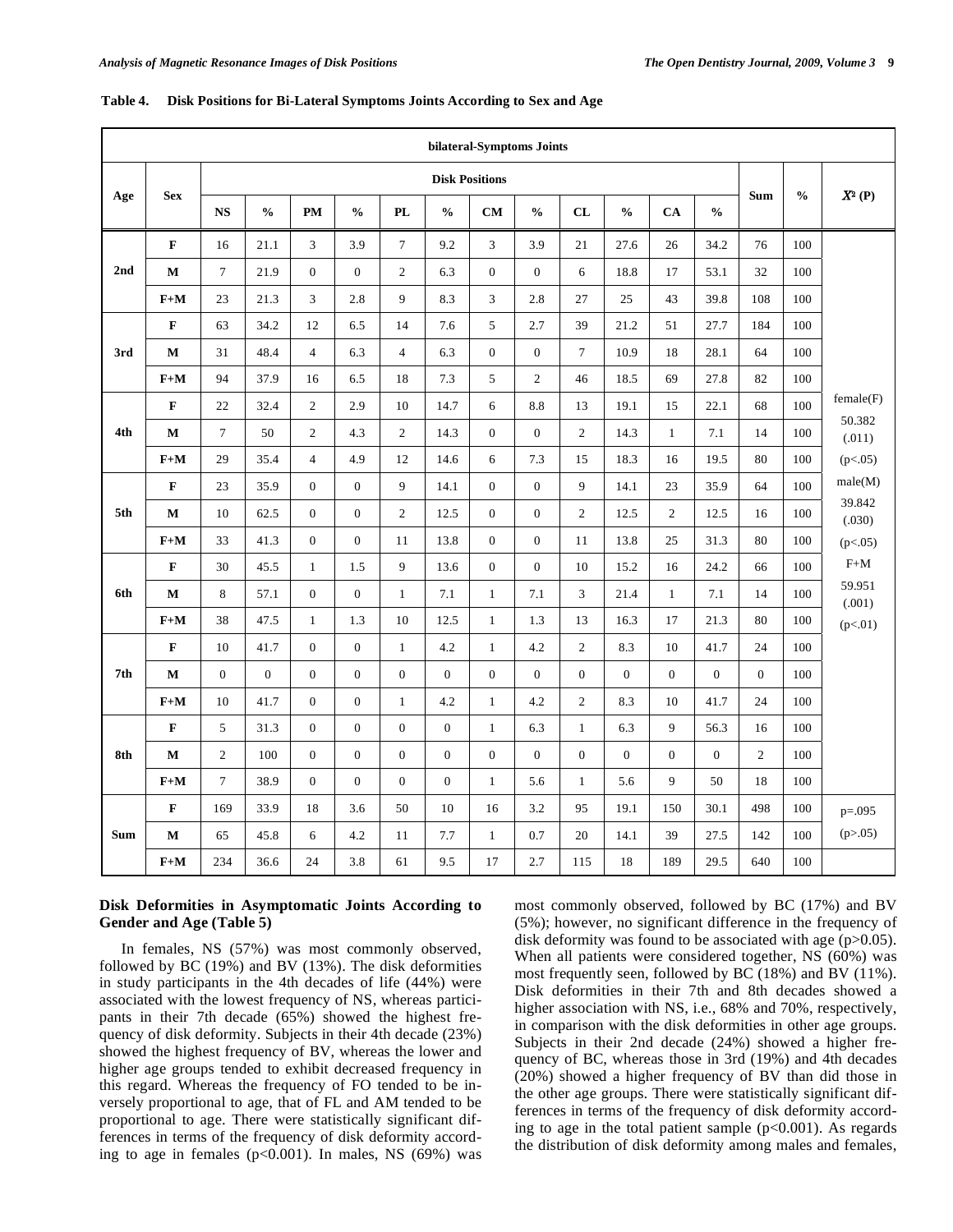|                 |             |           |               |                |                  |                             |                                    | <b>No-Symptom Joints</b> |                |                  |                  |                  |                  |     |               |                  |
|-----------------|-------------|-----------|---------------|----------------|------------------|-----------------------------|------------------------------------|--------------------------|----------------|------------------|------------------|------------------|------------------|-----|---------------|------------------|
|                 |             |           |               |                |                  |                             |                                    | <b>Disk Deformities</b>  |                |                  |                  |                  |                  |     |               |                  |
| Age             | <b>Sex</b>  | <b>NS</b> | $\frac{0}{0}$ | BC             | $\frac{0}{0}$    | <b>FO</b>                   | $\mathbf{0}_{\mathbf{0}}^{\prime}$ | BV                       | $\frac{0}{0}$  | <b>FL</b>        | $\frac{0}{0}$    | AM               | $\frac{0}{0}$    | Sum | $\frac{0}{0}$ | $\pmb{X^2}$ (P)  |
|                 | $\mathbf F$ | 64        | 59.8          | 22             | 20.6             | 12                          | 11.2                               | $\tau$                   | 6.5            | $\mathbf{1}$     | 0.9              | $\mathbf{1}$     | 0.9              | 107 | 100           |                  |
| 2 <sub>nd</sub> | $\mathbf M$ | 31        | 56.4          | 18             | 32.7             | $\overline{c}$              | 3.6                                | $\overline{c}$           | 3.6            | $\overline{0}$   | $\overline{0}$   | $\overline{c}$   | 3.6              | 55  | 100           |                  |
|                 | $F+M$       | 95        | 58.6          | 40             | 24.7             | 14                          | 8.6                                | 9                        | 5.6            | $\mathbf{1}$     | 0.6              | 3                | 1.9              | 162 | 100           |                  |
|                 | $\mathbf F$ | 115       | 56.7          | 45             | 22.2             | 17                          | 8.4                                | 21                       | 10.3           | $\sqrt{2}$       | $\mathbf{1}$     | 3                | 1.5              | 203 | 100           |                  |
| 3rd             | M           | 48        | 70.6          | $\overline{7}$ | 10.3             | $\overline{4}$              | 5.9                                | 5                        | 7.4            | 3                | 4.4              | $\mathbf{1}$     | 1.5              | 68  | 100           |                  |
|                 | $F+M$       | 163       | 60.1          | 52             | 19.2             | 21                          | 7.7                                | 26                       | 9.6            | 5                | 1.8              | $\overline{4}$   | 1.5              | 271 | 100           |                  |
|                 | F           | 47        | 43.5          | 22             | 20.4             | 9                           | 8.3                                | 25                       | 23.1           | $\mathbf{1}$     | 0.9              | $\overline{4}$   | 3.7              | 108 | 100           | female(F)        |
| 4th             | $\mathbf M$ | 27        | 65.9          | 8              | 19.5             | $\boldsymbol{2}$            | 4.9                                | 3                        | 7.3            | $\mathbf{1}$     | 2.4              | $\boldsymbol{0}$ | $\boldsymbol{0}$ | 41  | 100           | 74.895<br>(.000) |
|                 | $F+M$       | 74        | 49.7          | 30             | 20.1             | 11                          | 7.4                                | 28                       | 18.8           | $\overline{2}$   | 1.3              | $\overline{4}$   | 2.7              | 149 | 100           | (p<.001)         |
|                 | $\mathbf F$ | 42        | 56.8          | 8              | 10.8             | $\ensuremath{\mathfrak{Z}}$ | 4.1                                | 14                       | 18.9           | 5                | 6.8              | $\overline{c}$   | 2.7              | 74  | 100           | male(M)          |
| 5th             | M           | 19        | 82.6          | $\mathbf{0}$   | $\boldsymbol{0}$ | $\mathbf{1}$                | 4.3                                | $\mathbf{1}$             | 4.3            | $\overline{2}$   | 8.7              | $\overline{0}$   | $\overline{0}$   | 23  | 100           | 37.211<br>(.171) |
|                 | $F+M$       | 61        | 62.9          | 8              | 8.2              | $\overline{4}$              | 4.1                                | 15                       | 15.5           | $\overline{7}$   | 7.2              | $\sqrt{2}$       | 2.1              | 97  | 100           | (p > .05)        |
|                 | $\mathbf F$ | 63        | 60.6          | 20             | 19.2             | $\overline{c}$              | 1.9                                | 13                       | 12.5           | $\overline{2}$   | 1.9              | $\overline{4}$   | 3.8              | 104 | 100           | $F+M$            |
| 6th             | $\mathbf M$ | 14        | 66.7          | 6              | 28.6             | $\boldsymbol{0}$            | $\boldsymbol{0}$                   | $\mathbf{1}$             | 4.8            | $\boldsymbol{0}$ | $\boldsymbol{0}$ | $\boldsymbol{0}$ | $\boldsymbol{0}$ | 21  | 100           | 76.284<br>(.000) |
|                 | $F+M$       | 77        | 61.6          | 26             | 20.8             | $\overline{c}$              | 1.6                                | 14                       | 11.2           | $\mathbf{2}$     | 1.6              | $\overline{4}$   | 3.2              | 125 | 100           | (p<.001)         |
|                 | $\mathbf F$ | 43        | 64.2          | 9              | 13.4             | $\,1$                       | 1.5                                | 8                        | 11.9           | $\overline{c}$   | 3                | $\overline{4}$   | 6                | 67  | 100           |                  |
| 7th             | $\bf M$     | 21        | 77.8          | 3              | 11.1             | $\overline{c}$              | 7.4                                | $\overline{0}$           | $\overline{0}$ | $\overline{0}$   | $\overline{0}$   | $\mathbf{1}$     | 3.7              | 27  | 100           |                  |
|                 | $F+M$       | 64        | 68.1          | 12             | 12.8             | 3                           | 3.2                                | $\,8\,$                  | 8.5            | $\mathfrak{2}$   | 2.1              | 5                | 5.3              | 94  | 100           |                  |
|                 | $\mathbf F$ | 22        | 64.7          | $\overline{4}$ | 11.8             | $\boldsymbol{0}$            | $\boldsymbol{0}$                   | $\mathbf{1}$             | 2.9            | $\overline{c}$   | 5.9              | $\sqrt{5}$       | 14.7             | 34  | 100           |                  |
| 8th             | $\mathbf M$ | 11        | 84.6          | $\mathbf{0}$   | $\boldsymbol{0}$ | $\mathbf{1}$                | 7.7                                | $\mathbf{1}$             | 7.7            | $\mathbf{0}$     | $\boldsymbol{0}$ | $\mathbf{0}$     | $\boldsymbol{0}$ | 13  | 100           |                  |
|                 | $F+M$       | 33        | 70.2          | $\overline{4}$ | 8.5              | $\mathbf{1}$                | 2.1                                | $\overline{c}$           | 4.3            | $\mathbf{2}$     | 4.3              | 5                | 10.6             | 47  | 100           |                  |
|                 | $\mathbf F$ | 396       | 56.8          | 130            | 18.7             | 44                          | 6.3                                | 89                       | 12.8           | 15               | 2.2              | 23               | 3.3              | 697 | 100           | $P = 0.005$      |
| <b>Sum</b>      | $\mathbf M$ | 171       | 69            | 42             | 16.9             | 12                          | 4.8                                | 13                       | 5.2            | $\epsilon$       | 2.4              | $\overline{4}$   | 1.6              | 248 | 100           | (p<.01)          |
|                 | $F+M$       | 567       | 60            | 172            | 18.2             | 56                          | 5.9                                | 102                      | 10.8           | 21               | 2.2              | 27               | 2.9              | 945 | 100           |                  |

**Table 5. Disk Deformities for No Symptom Joints According to Sex and Age** 

significant differences were observed, i.e., 69% and 57% in the NS group, 17% and 19% in the BC group, and 5% and 13% in the BV group, respectively  $(p<0.01)$ .

# **Disk Deformity in the Unilaterally Symptomatic Joints According to Gender and Age (Table 6)**

 In females, BV (25%) was most commonly seen, followed by BC (24%), FO (23%), and NS (21%). The disk deformities in subjects in the 2nd decade of life showed a higher frequency of BC (34%) and FO (36%), and a lower frequency of NS (10%), than was observed in the other age groups. BV was the most frequently seen among subjects in their 6th decade (38%), and was least often seen among those in their 2nd decade of life (16%). Although no AM was observed among those in their 2nd and 3rd decades, the frequency of AM tended to be proportional to age. There were statistically significant differences in terms of the frequency of disk deformity according to age among females  $(p<0.001)$ . In males, NS (48%) was most frequently seen, followed by BC (21%) and FO (18%). As regards disk deformities in subjects in their 5th and 8th decades, a higher frequency of NS, i.e., 74% and 77%, respectively, was observed than in the other age groups, whereas subjects in their 2nd decade (22%) showed the lowest frequency of disk deformity. FO was the most frequent among those in their 2nd decade (46%), whereas BV was most commonly seen among those in their 4th decades (25%). There were statistically significant differences among females in terms of the frequency of disk deformity in association with age  $(p<0.001)$ .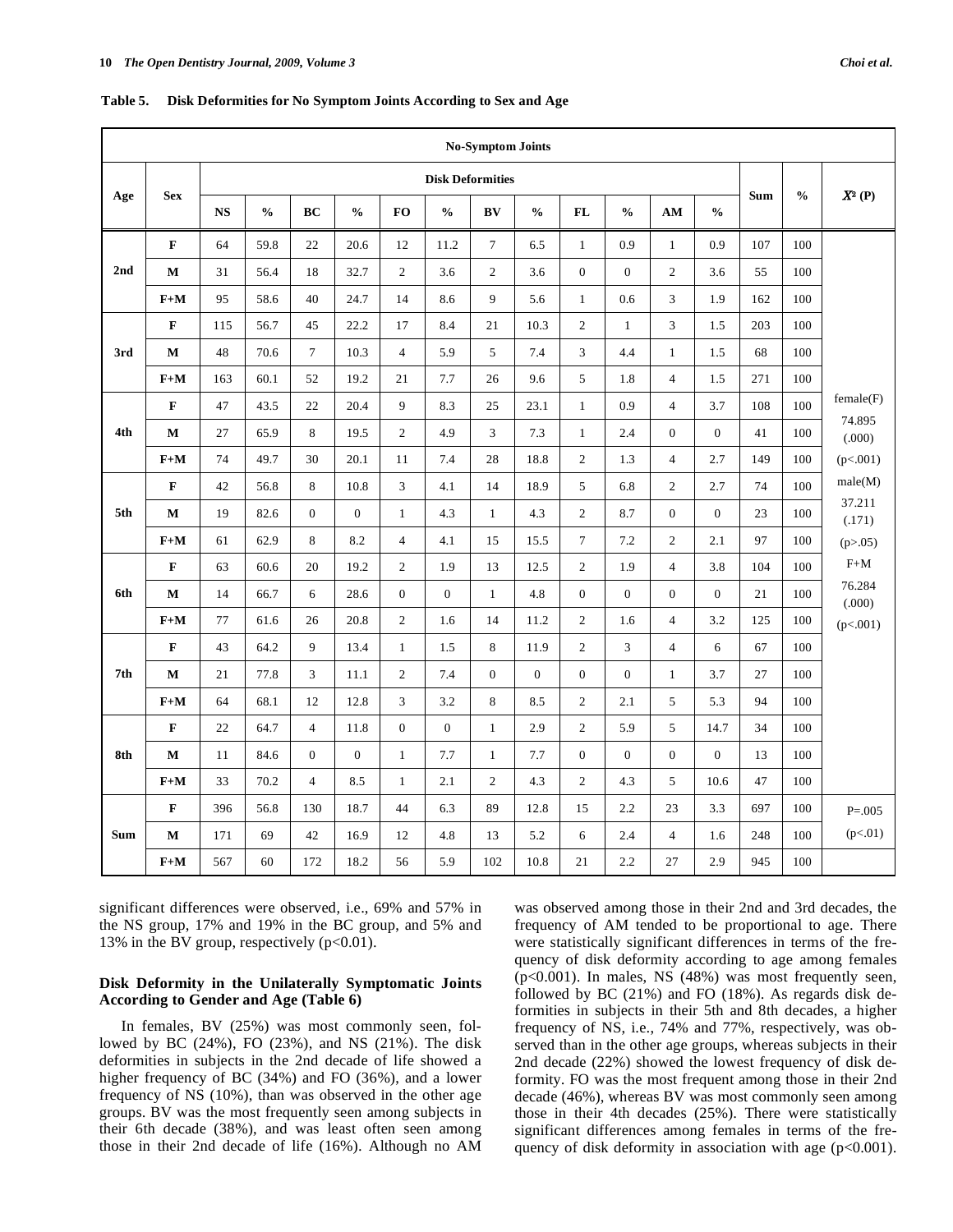|            |             |           |               |                |               |                | <b>Unilateral-Symptoms Joints</b>  |                  |                  |                |                  |                  |                  |     |               |                   |
|------------|-------------|-----------|---------------|----------------|---------------|----------------|------------------------------------|------------------|------------------|----------------|------------------|------------------|------------------|-----|---------------|-------------------|
|            |             |           |               |                |               |                | <b>Disk Deformities</b>            |                  |                  |                |                  |                  |                  |     |               |                   |
| Age        | <b>Sex</b>  | <b>NS</b> | $\frac{0}{0}$ | BC             | $\frac{0}{0}$ | <b>FO</b>      | $\mathbf{0}_{\mathbf{0}}^{\prime}$ | BV               | $\frac{0}{0}$    | <b>FL</b>      | $\frac{0}{0}$    | AM               | $\frac{0}{0}$    | Sum | $\frac{0}{0}$ | $X^2(P)$          |
|            | $\mathbf F$ | 11        | 10.3          | 36             | 33.6          | 39             | 36.4                               | 17               | 15.9             | $\overline{4}$ | 3.7              | $\overline{0}$   | $\mathbf{0}$     | 107 | 100           |                   |
| 2nd        | $\mathbf M$ | 12        | 21.8          | 11             | 20            | 25             | 45.5                               | 5                | 9.1              | $\mathbf{1}$   | 1.8              | $\mathbf{1}$     | 1.8              | 55  | 100           |                   |
|            | $F+M$       | 23        | 14.2          | 47             | 29            | 64             | 39.5                               | 22               | 13.6             | 5              | 3.1              | $\mathbf{1}$     | 0.6              | 162 | 100           |                   |
|            | $\mathbf F$ | 53        | 26.1          | 54             | 26.6          | 52             | 25.6                               | 37               | 18.2             | $\overline{7}$ | 3.4              | $\theta$         | $\mathbf{0}$     | 203 | 100           |                   |
| 3rd        | M           | 37        | 54.4          | 15             | 22.1          | 8              | 11.8                               | $\tau$           | 10.3             | $\mathbf{0}$   | $\boldsymbol{0}$ | $\mathbf{1}$     | 1.5              | 68  | 100           |                   |
|            | $F+M$       | 90        | 33.2          | 69             | 25.5          | 60             | 22.1                               | 44               | 16.2             | $\overline{7}$ | 2.6              | $\mathbf{1}$     | 0.4              | 271 | 100           |                   |
|            | $\mathbf F$ | 17        | 15.7          | 27             | 25            | 24             | 22.2                               | 31               | 28.7             | $\overline{4}$ | 3.7              | 5                | 4.6              | 108 | 100           | female(F)         |
| 4th        | M           | 13        | 31.7          | 10             | 24.4          | $\sqrt{6}$     | 14.6                               | 10               | 24.4             | $\overline{c}$ | 4.9              | $\boldsymbol{0}$ | $\boldsymbol{0}$ | 41  | 100           | 92.310<br>(.000)  |
|            | $F+M$       | 30        | 20.1          | 37             | 24.8          | 30             | 20.1                               | 41               | 27.5             | 6              | $\overline{4}$   | 5                | 3.4              | 149 | 100           | (p<.001)          |
|            | $\mathbf F$ | 15        | 20.3          | 17             | 23            | $\overline{9}$ | 12.2                               | 26               | 35.1             | 5              | 6.8              | $\overline{2}$   | 2.7              | 74  | 100           | male(M)           |
| 5th        | M           | 17        | 73.9          | $\overline{4}$ | 17.4          | $\mathbf{1}$   | 4.3                                | $\mathbf{1}$     | 4.3              | $\overline{0}$ | $\boldsymbol{0}$ | $\theta$         | $\mathbf{0}$     | 23  | 100           | 72.836<br>(.000)  |
|            | $F+M$       | 32        | 33            | 21             | 21.6          | 10             | 10.3                               | 27               | 27.8             | 5              | 5.2              | $\overline{2}$   | 2.1              | 97  | 100           | (p<.001)          |
|            | $\mathbf F$ | 24        | 23.1          | 16             | 15.4          | 18             | 17.3                               | 39               | 37.5             | 3              | 2.9              | $\overline{4}$   | 3.8              | 104 | 100           | $F+M$             |
| 6th        | M           | 11        | 52.4          | 5              | 23.8          | $\mathbf{1}$   | 4.8                                | 3                | 14.3             | $\overline{0}$ | $\boldsymbol{0}$ | $\mathbf{1}$     | 4.8              | 21  | 100           | 120.941<br>(.000) |
|            | $F+M$       | 35        | 28            | 21             | 16.8          | 19             | 15.2                               | 42               | 33.6             | 3              | 2.4              | 5                | $\overline{4}$   | 125 | 100           | (p<.001)          |
|            | $\mathbf F$ | 20        | 29.9          | 11             | 16.4          | 9              | 13.4                               | 18               | 26.9             | $\overline{c}$ | 3                | $\overline{7}$   | 10.4             | 67  | 100           |                   |
| 7th        | M           | 18        | 66.7          | $\overline{4}$ | 14.8          | 3              | 11.1                               | $\mathbf{1}$     | 3.7              | $\overline{0}$ | $\mathbf{0}$     | $\mathbf{1}$     | 3.7              | 27  | 100           |                   |
|            | $F+M$       | 38        | 40.4          | 15             | 16            | 12             | 12.8                               | 19               | 20.2             | $\overline{c}$ | 2.1              | 8                | 8.5              | 94  | 100           |                   |
|            | $\mathbf F$ | 8         | 23.5          | 3              | 8.8           | $\,8\,$        | 23.5                               | 9                | 26.5             | $\overline{c}$ | 5.9              | $\overline{4}$   | 11.8             | 34  | 100           |                   |
| 8th        | M           | 10        | 76.9          | 3              | 23.1          | $\mathbf{0}$   | $\boldsymbol{0}$                   | $\boldsymbol{0}$ | $\boldsymbol{0}$ | $\overline{0}$ | $\boldsymbol{0}$ | $\mathbf{0}$     | $\mathbf{0}$     | 13  | 100           |                   |
|            | $F+M$       | 18        | 38.3          | 6              | 12.8          | 8              | 17                                 | 9                | 19.1             | $\overline{c}$ | 4.3              | $\overline{4}$   | 8.5              | 47  | 100           |                   |
|            | $\mathbf F$ | 148       | 21.2          | 164            | 23.5          | 159            | 22.8                               | 177              | 25.4             | 27             | 3.9              | 22               | 3.2              | 697 | 100           | $P = 000$         |
| <b>Sum</b> | M           | 118       | 47.6          | 52             | 21            | 44             | 17.7                               | 27               | 10.9             | 3              | 1.2              | $\overline{4}$   | 1.6              | 248 | 100           | (P<.001)          |
|            | $F+M$       | 266       | 28.1          | 216            | 22.9          | 203            | 21.5                               | 204              | 21.6             | 30             | 3.2              | 26               | 2.8              | 945 | 100           |                   |

**Table 6. Disk Deformities for Uni-Lateral Symptoms Joints by Sex and Age** 

When all of the patients were considered together, NS (28%) was the most frequently observed, followed by BC (23%) and FO (22%) and BV (22%). As regards disk deformity among subjects in their 7th and 8th decades, a higher frequency of NS, 40% and 38%, respectively, was observed than was observed in the other age groups, whereas subjects in their teens (14%) showed the lowest frequency of NS. Subject in their 2nd decade of life showed a higher frequency of BC (29%), while those in their 6th decade showed a higher frequency of BV (34%) than did those in the other age groups. Subjects in their 2nd decade (40%) showed a remarkably higher frequency of FO than did the other age groups. When all patients were considered together, statistically significant differences were observed in terms of the frequency of disk deformity according to age  $(p<0.001)$ . As regards the distribution of disk deformities among males and

females, significant differences were observed, i.e., 48% and 21% in the NS group, 21% and 24% in the BC group, and 11% and 26% in the BV group, respectively (p<0.001).

# **Disk Deformity in Bilaterally Symptomatic Joints According to Gender and Age (Table 7)**

 Among females, NS (32%) was most frequently observed, followed BC (23%), BV (21%), and FO (15%). As regards disk deformity assessed in terms of age, NS was most frequently observed among those in their 6th and 7th decades, i.e., 46% and 42%, respectively; however, a low frequency of this type of deformity was observed among those in their 2nd and 8th decades, i.e., 21% and 19%, respectively. BC was frequently observed (40%) among those in their 4th decade; FO (22%) was frequently observed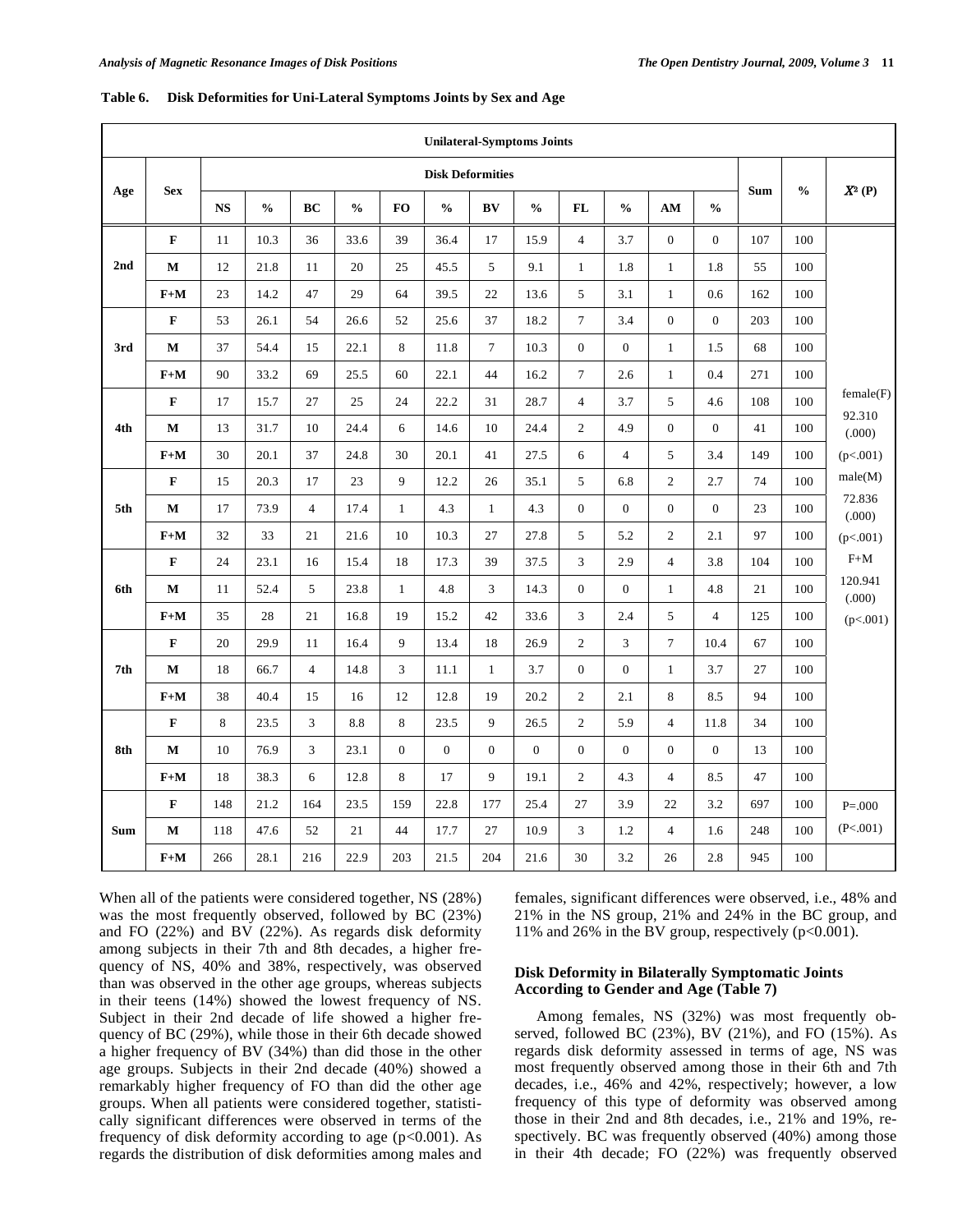|            |             |                  |                  |                  |                  |                  |                  | <b>Bilateral-Symptoms Joints</b> |                |                |                  |                  |                  |                  |               |                  |
|------------|-------------|------------------|------------------|------------------|------------------|------------------|------------------|----------------------------------|----------------|----------------|------------------|------------------|------------------|------------------|---------------|------------------|
|            | <b>Sex</b>  |                  |                  |                  |                  |                  |                  | <b>Disk Deformities</b>          |                |                |                  |                  |                  | <b>Sum</b>       | $\frac{0}{0}$ | $X^2(P)$         |
| Age        |             | <b>NS</b>        | $\frac{0}{0}$    | BC               | $\frac{0}{0}$    | <b>FO</b>        | $\frac{0}{0}$    | BV                               | $\frac{0}{0}$  | <b>FL</b>      | $\frac{0}{0}$    | AM               | $\frac{0}{0}$    |                  |               |                  |
|            | $\mathbf F$ | 16               | 21.1             | 18               | 23.7             | 17               | 22.4             | 20                               | 26.3           | 5              | 6.6              | $\boldsymbol{0}$ | $\boldsymbol{0}$ | 76               | 100           |                  |
| 2nd        | M           | $\boldsymbol{7}$ | 21.9             | 6                | 18.8             | 16               | 50               | $\overline{2}$                   | 6.3            | $\overline{0}$ | $\overline{0}$   | $\mathbf{1}$     | 3.1              | 22               | 100           |                  |
|            | $F+M$       | 23               | 21.3             | 24               | 22.2             | 33               | 30.6             | 22                               | 20.4           | 5              | 4.6              | $\mathbf{1}$     | 0.9              | 108              | 100           |                  |
|            | $\mathbf F$ | 61               | 33.2             | 37               | 20.1             | 35               | 19               | 39                               | 21.2           | $\overline{4}$ | 2.2              | 8                | 4.3              | 184              | 100           |                  |
| 3rd        | $\mathbf M$ | 31               | 48.4             | 13               | 20.3             | 9                | 14.1             | 5                                | 7.8            | 6              | 9.4              | $\boldsymbol{0}$ | $\overline{0}$   | 64               | 100           |                  |
|            | $F+M$       | 92               | 37.1             | 50               | 20.2             | 44               | 17.7             | 44                               | 17.7           | 10             | $\overline{4}$   | 8                | 3.2              | 248              | 100           |                  |
|            | $\mathbf F$ | 17               | 25               | 27               | 39.7             | 9                | 13.2             | 8                                | 11.8           | 5              | 7.4              | $\overline{2}$   | 2.9              | 68               | 100           | female(F)        |
| 4th        | M           | $\overline{7}$   | 50               | 5                | 35.7             | $\mathbf{1}$     | 7.1              | $\mathbf{1}$                     | 7.1            | $\overline{0}$ | $\boldsymbol{0}$ | $\boldsymbol{0}$ | $\overline{0}$   | 14               | 100           | 76.848<br>(.000) |
|            | $F+M$       | 24               | 29.3             | 32               | 39               | 10               | 12.2             | 9                                | 11             | 5              | 6.1              | $\sqrt{2}$       | 2.4              | 82               | 100           | (p<.001)         |
|            | $\mathbf F$ | 23               | 35.9             | 17               | 26.6             | $\tau$           | 10.9             | 13                               | 20.3           | 3              | 4.7              |                  | 1.6              | 64               | 100           | male(M)          |
| 5th        | M           | 10               | 62.5             | $\overline{4}$   | 25               | $\mathbf{1}$     | 6.3              | $\mathbf{1}$                     | 6.3            | $\overline{0}$ | $\overline{0}$   | $\overline{0}$   | $\overline{0}$   | 16               | 100           | 41.107<br>(.022) |
|            | $F+M$       | 33               | 41.3             | 21               | 26.3             | 8                | 10               | 14                               | 17.5           | 3              | 3.8              | $\mathbf{1}$     | 1.3              | 80               | 100           | (p<.05)          |
|            | $\mathbf F$ | 30               | 45.5             | 13               | 19.7             | 5                | 7.6              | 10                               | 15.2           | $\overline{3}$ | 4.5              | 5                | 7.6              | 66               | 100           | $F+M$            |
| 6th        | $\mathbf M$ | $\boldsymbol{7}$ | 50               | $\mathbf{1}$     | 7.1              | $\mathfrak{Z}$   | 21.4             | $\boldsymbol{0}$                 | $\mathbf{0}$   | $\overline{c}$ | 14.3             | $\mathbf{1}$     | $7.1\,$          | 14               | 100           | 89.836<br>(.000) |
|            | $F+M$       | 37               | 46.3             | 14               | 17.5             | $\,8\,$          | 10               | 10                               | 12.5           | 5              | 6.3              | 6                | 7.5              | 80               | 100           | (p<.001)         |
|            | $\mathbf F$ | 10               | 41.7             | $\mathbf{1}$     | 4.2              | $\mathbf{1}$     | 4.2              | $\,8\,$                          | 33.3           | 2              | 8.3              | $\overline{2}$   | 8.3              | 24               | 100           |                  |
| 7th        | $\mathbf M$ | $\boldsymbol{0}$ | $\boldsymbol{0}$ | $\boldsymbol{0}$ | $\boldsymbol{0}$ | $\boldsymbol{0}$ | $\boldsymbol{0}$ | $\boldsymbol{0}$                 | $\overline{0}$ | $\overline{0}$ | $\overline{0}$   | $\boldsymbol{0}$ | $\boldsymbol{0}$ | $\boldsymbol{0}$ | 100           |                  |
|            | $F+M$       | 10               | 41.7             | $\mathbf{1}$     | 4.2              | $\mathbf{1}$     | 4.2              | $\,8\,$                          | 33.3           | $\overline{c}$ | 8.3              | $\overline{2}$   | 8.3              | 24               | 100           |                  |
|            | $\mathbf F$ | 3                | 18.8             | $\overline{0}$   | $\boldsymbol{0}$ | $\mathbf{1}$     | 6.3              | $\sqrt{5}$                       | 31.3           | $\overline{4}$ | 25               | 3                | 18.8             | 16               | 100           |                  |
| 8th        | $\mathbf M$ | $\overline{c}$   | 100              | $\overline{0}$   | $\boldsymbol{0}$ | $\boldsymbol{0}$ | $\boldsymbol{0}$ | $\boldsymbol{0}$                 | $\overline{0}$ | $\mathbf{0}$   | $\overline{0}$   | $\overline{0}$   | $\overline{0}$   | $\mathbf{2}$     | 100           |                  |
|            | $F+M$       | 5                | 27.8             | $\overline{0}$   | $\boldsymbol{0}$ | $\mathbf{1}$     | 5.6              | 5                                | 27.8           | $\overline{4}$ | 22.2             | 3                | 16.7             | 18               | 100           |                  |
|            | $\mathbf F$ | 160              | 32.1             | 113              | 22.7             | 75               | 15.1             | 103                              | 20.7           | 26             | 5.2              | 21               | 4.2              | 498              | 100           | $P = 000$        |
| <b>Sum</b> | $\mathbf M$ | 64               | 45.1             | 29               | 20.4             | 30               | 21.1             | 9                                | 6.3            | 8              | 5.6              | $\overline{2}$   | 1.4              | 142              | 100           | (p<.001)         |
|            | $F+M$       | 224              | 35               | 142              | 22.2             | 105              | 16.4             | 112                              | 17.5           | 34             | 5.3              | 23               | 3.6              | 640              | 100           |                  |

**Table 7. Disk Deformities for Bi-Lateral Symptoms Joints According to Sex and Age** 

among those in their 2nd decade; and BV (33%) was frequently observed among those in their 7th decade. FL (25%) and AM (19%) showed high frequencies among subjects in their 8th decade. There were statistically significant differences in terms of the frequency of disk deformity according to age in males ( $p<0.001$ ). In males, NS (45%) exhibited the highest frequency, followed by FO (21%) and BC (20%). As regards the frequency of disk deformity according to age, NS was found to be frequent among those in their 5th decade (63%) than among those in the other age groups, whereas those in their 2nd decade (22%) showed the lowest frequency of disk deformity. FO was the most frequent among those in their teens (50%), while BC was the most frequently observed among those in their thirties (36%). There were statistically significant differences among males in terms of

the frequency of disk deformity according to age  $(p<0.05)$ . As regards the assessment of all patients together, NS (3 %) was the most frequent observed, followed by BC (22%), BV (17%), and FO (16%). As regards the assessment of disk deformity with respect to age, NS was more frequently observed among those in their 7th decade (46%) than it was among the other age groups, whereas it was infrequently observed among those in their teens (21%). BC was more frequent among those in their 4th decade (39%), whereas BV was more frequent among those in their 7th decade (33%) than it was in the other age groups. Subjects in their 2nd decade of life exhibited a remarkably higher frequency of FO (31%) than did those in the other age groups. There were statistically significant differences in terms of the frequency of disk deformity according to age in the group that included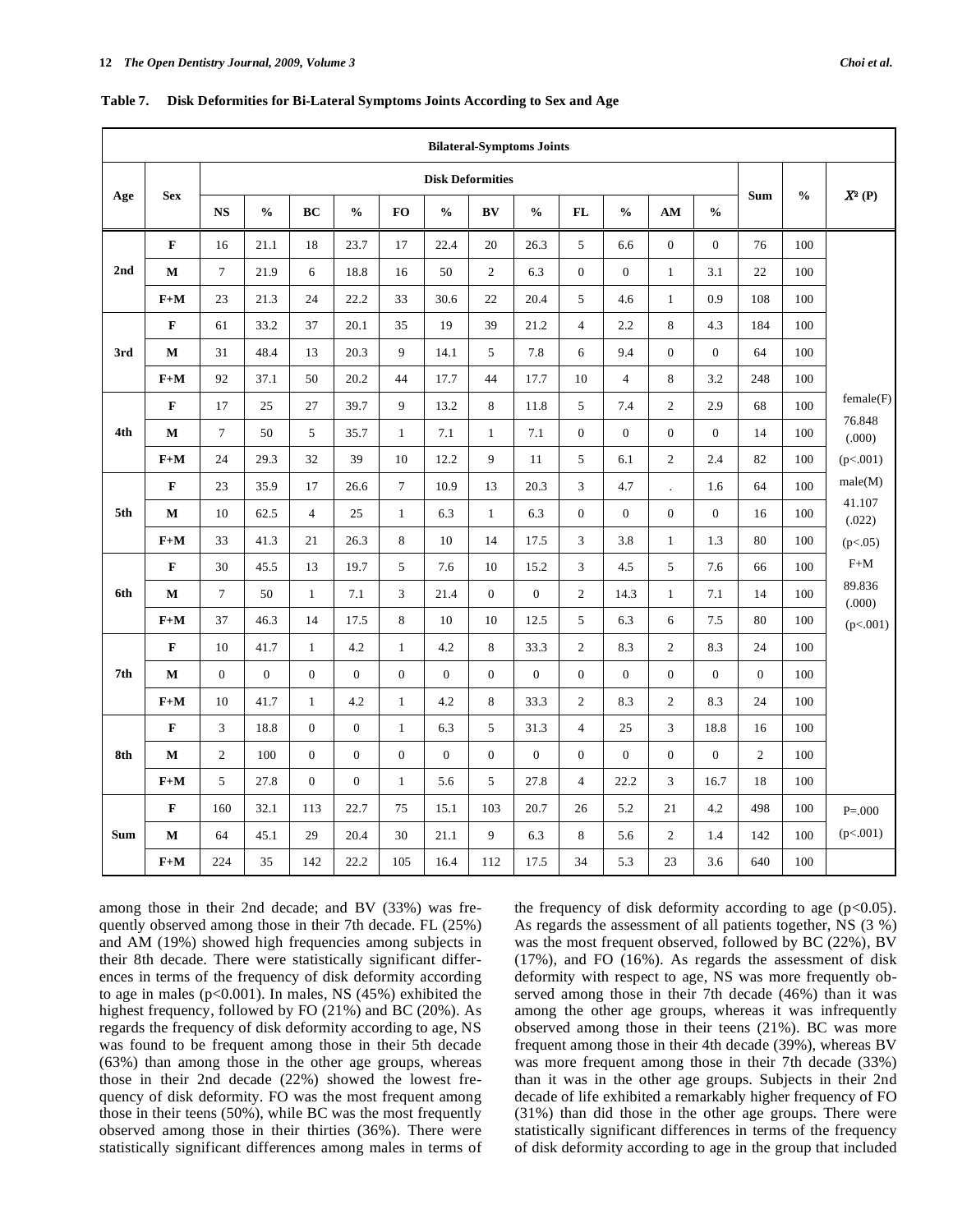## *Analysis of Magnetic Resonance Images of Disk Positions The Open Dentistry Journal, 2009, Volume 3* **13**

all patients  $(p<0.001)$ . As regards the distribution of disk deformities among males and females, significant differences were observed, i.e., 45% and 32% in the NS group, 21% and 15% in the FO group, and 6% and 21% in the BV group, respectively (p<0.001).

# **Frequency of Disk Deformity in Three Experimental Groups: Asymptomatic, and Unilaterally and Bilaterally Symptomatic Joint Groups (Two-Way ANOVA)**

 As regards disk deformity among asymptomatic subjects, and those with unilateral, and bilateral symptoms among males, females, and all patients considered together, there were significant interactive effects with respect to disk position by group ( $p<0.01$  for males;  $p<0.05$  for females; and p<0.001 for the group of all patients). These results demonstrated significant differences in terms of the frequency of disk positions among asymptomatic subjects, as well as among the unilaterally and bilaterally symptomatic groups.

## **Disk Deformities According to Disk Position**

 In the asymptomatic joint group, males and females showed frequencies of NS-NS of 69 % and 57 %, respectively; thus, the frequency of NS-NS among all patients was 60%. Females showed a 9% frequency of CA-BV, while males showed a 6% frequency of PL-BC; therefore, the entire patient showed an 8% frequency of CA-BV. Joints with disk displacement, but without disk recapture, had frequency of 36%, 50%, and 47%, respectively, among males, females, and all patients. Among the joints showing disk displacement, those exhibiting complete disk displacement (CM+ CL+CA) showed respective frequencies of 58%, 72%, and 69% (Table **8**, Fig. **3**).

| Table 8. Disk Deformities According to Disk Positions in the No Symptom Joints Group |  |
|--------------------------------------------------------------------------------------|--|
|--------------------------------------------------------------------------------------|--|

|                       |            |                         |           |                  |                |                  |                 |                         | <b>No-Symptom Joints</b> |              |                |                  |                |                |            |                  |                                        |
|-----------------------|------------|-------------------------|-----------|------------------|----------------|------------------|-----------------|-------------------------|--------------------------|--------------|----------------|------------------|----------------|----------------|------------|------------------|----------------------------------------|
|                       |            |                         |           |                  |                |                  |                 | <b>Disk Deformities</b> |                          |              |                |                  |                |                |            |                  |                                        |
|                       |            | <b>Sex</b>              | <b>NS</b> | <b>WoR</b>       | BC             | <b>WoR</b>       | <b>FO</b>       | $\mathbf{WoR}$          | BV                       | <b>WoR</b>   | FL             | <b>WoR</b>       | $AM$           | <b>WoR</b>     | <b>Sum</b> | <b>WoR</b>       | $X^2(P)$                               |
|                       |            | F                       | 396       | $\mathbf{0}$     |                |                  |                 |                         |                          |              | $\overline{3}$ | $\mathbf{0}$     |                |                | 399        | $\mathbf{0}$     |                                        |
|                       | <b>NS</b>  | $\mathbf M$             | 171       | $\boldsymbol{0}$ |                |                  |                 |                         |                          |              | $\mathbf{1}$   | $\boldsymbol{0}$ |                |                | 172        | $\boldsymbol{0}$ |                                        |
|                       |            | $F+M$                   | 567       | $\boldsymbol{0}$ |                |                  |                 |                         |                          |              | $\overline{4}$ | $\boldsymbol{0}$ |                |                | 571        | $\boldsymbol{0}$ |                                        |
|                       |            | $\mathbf F$             |           |                  | 29             | $\boldsymbol{0}$ |                 |                         |                          |              |                |                  |                |                | 29         | $\boldsymbol{0}$ |                                        |
|                       | <b>PM</b>  | $\mathbf M$             |           |                  | 12             | $\boldsymbol{0}$ |                 |                         |                          |              |                |                  |                |                | 12         | $\boldsymbol{0}$ | female(F)                              |
|                       |            | $F+M$                   |           |                  | 41             | $\boldsymbol{0}$ |                 |                         |                          |              |                |                  |                |                | 29         | $\mathbf{0}$     | 1061.946                               |
|                       |            | $\mathbf F$             |           |                  | 57             | $\overline{c}$   | $\overline{7}$  | $\mathbf{0}$            | $\mathbf{1}$             | $\mathbf{0}$ |                |                  |                |                | 65         | $\overline{c}$   | (.000)                                 |
|                       | ${\bf PL}$ | $\mathbf M$             |           |                  | 14             | $\boldsymbol{0}$ | 3               | $\boldsymbol{0}$        |                          |              |                |                  |                |                | 17         | $\mathbf{0}$     | (p<.001)<br>male(M)                    |
| <b>Disk Positions</b> |            | $\mathbf{F}+\mathbf{M}$ |           |                  | 71             | $\overline{c}$   | 10              | $\boldsymbol{0}$        | $1\,$                    | $\mathbf{0}$ |                |                  |                |                | 82         | $\overline{c}$   | 333.490                                |
|                       |            | $\mathbf{F}$            |           |                  | $\overline{2}$ | $\mathbf{0}$     | $\overline{4}$  | $\mathbf{1}$            | $\mathbf{1}$             | $\mathbf{1}$ |                |                  | $\overline{2}$ | $\overline{c}$ | 9          | $\overline{4}$   | (.000)                                 |
|                       | <b>CM</b>  | $\mathbf M$             |           |                  |                |                  |                 |                         |                          |              |                |                  |                |                |            |                  | (p<.001)<br>$F+M$                      |
|                       |            | $\mathbf{F}+\mathbf{M}$ |           |                  | $\overline{2}$ | $\boldsymbol{0}$ | $\overline{4}$  | $\mathbf{1}$            | $\mathbf{1}$             | $\mathbf{1}$ |                |                  | $\sqrt{2}$     | $\overline{c}$ | 9          | $\overline{4}$   | 2798.614                               |
|                       |            | $\mathbf F$             |           |                  | 6              | 3                | 14              | $\overline{4}$          | 26                       | 25           | $\mathbf{1}$   | $\mathbf{0}$     | $\mathbf{1}$   | $\mathbf{1}$   | 48         | 33               | (.000)                                 |
|                       | CL         | $\mathbf M$             |           |                  | 3              | $\boldsymbol{0}$ | $\mathfrak{2}$  | $\mathbf{1}$            | $\mathbf{2}$             | 2            | $\mathbf{1}$   | $\mathbf{0}$     |                |                | $\,8\,$    | 3                | (p<.001)                               |
|                       |            | $F+M$                   |           |                  | $\overline{9}$ | 3                | 16              | 5                       | 28                       | 27           | $\overline{2}$ | $\mathbf{0}$     | $\mathbf{1}$   | $\mathbf{1}$   | 56         | 36               |                                        |
|                       |            | $\mathbf F$             |           |                  | 36             | 13               | 19              | 13                      | 61                       | 56           | 11             | 10               | $20\,$         | 19             | 147        | 111              |                                        |
|                       | CA         | $\mathbf M$             |           |                  | 13             | 3                | $7\overline{ }$ | 5                       | 11                       | 10           | $\overline{4}$ | 3                | $\overline{4}$ | $\overline{4}$ | 39         | $25\,$           |                                        |
|                       |            | $\mathbf{F}+\mathbf{M}$ |           |                  | 49             | 16               | 26              | 18                      | 72                       | 66           | 15             | 13               | 24             | 23             | 186        | 136              |                                        |
|                       |            | $\mathbf F$             | 396       | $\boldsymbol{0}$ | 130            | 18               | 44              | 18                      | 89                       | 82           | 15             | 10               | $23\,$         | 22             | 697        | 150              | (150/301, 14)<br>$8/207$ <sup>*</sup>  |
|                       | Sum        | М                       | 171       | $\boldsymbol{0}$ | 42             | 3                | 12              | 6                       | 13                       | 12           | 6              | 3                | $\overline{4}$ | 4              | 248        | $28\,$           | (28/77, 28/<br>$48)$ <sup>*</sup>      |
|                       |            | $F+M$                   | 567       | $\boldsymbol{0}$ | 172            | 21               | 56              | 24                      | 102                      | 94           | 21             | 13               | 27             | 26             | 945        | 178              | (178/378, 17)<br>$6/255)$ <sup>*</sup> |

 $(A/B, C/D)^*$ ; A = the numbers of WoR, B = the number of showing disk displacement C = the numbers of WoR, D = the number of complete disk displacement (CM+CL+CA).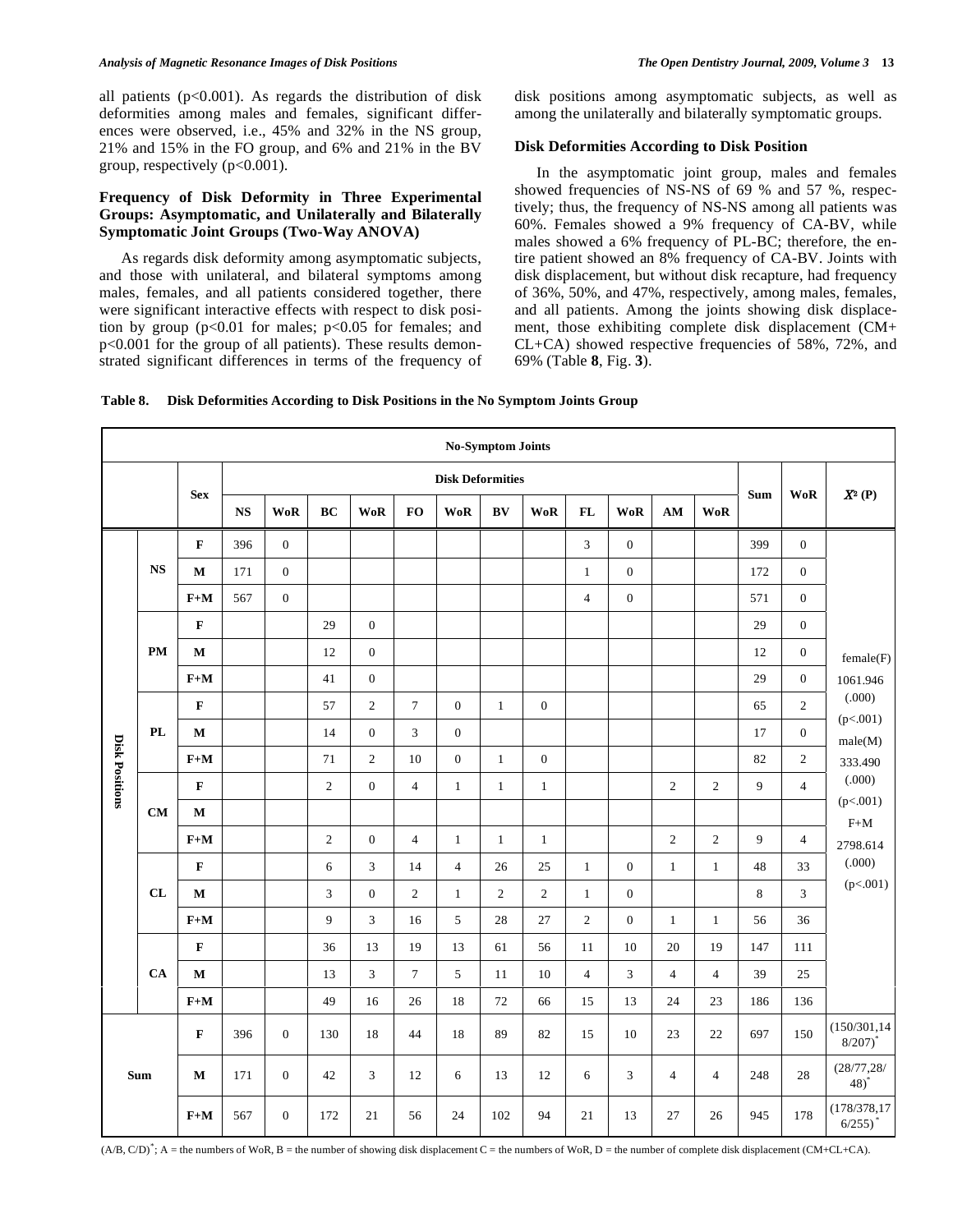

**Fig. (3).** Disk deformities according to disk positions in the no symptom joints group.

 In the unilaterally symptomatic joint group, males and females showed frequencies of NS-NS of 48% and 21%, respectively; thus, the total frequency was 28% among all patients. Females showed 15% frequency of CA-BV and a 10% frequency of both CL-FO and CA-FO. Males showed a 10% frequency of CL-FO and an 8% frequency of PL-BC. The group of all patients showed a 13% frequency of CA-BV and a 10% frequency of both CL-FO and CA-FO. Joints with disk displacement but without disk recapture had frequencies of 49%, 67%, and 64% among male, female, and all patients, respectively. Among subjects with this latter type of joint, those with complete disk displacement (CM+CL+CA) showed respective frequencies of 59%, 75%, and 72% (Table **9**, Fig. **4**).

 In the bilaterally symptomatic joint group, the respective male and female frequencies of NS-NS were 44% and 33%, thus, the total frequency was 36% all of patients. A 12% frequency of CA-BV, and a 10% frequency of both CL-FO and PL-BC were observed among females. Males showed an 11% frequency of CA-FO and a 10% frequency of CL-FO. The group including all patients showed a 10% frequency of CA-BV, an 8% frequency of CL-FO, and an 8% frequency of PL-BC. Joints exhibiting disk displacement, but which did not show disk recapture, had frequencies of 30%, 56%, and 51% among males, females, and all patients, respectively. Among the subjects whose joints exhibited this latter type of displacement, those with complete disk displacement (CM+CL+CA) had frequencies of 39%, 69%, and 64%, respectively (Table **10**, Fig. **5**).

## **DISCUSSION**

 To arrive at an adequate diagnosis of and appropriate treatment for TMD, it is necessary that the morphological and functional evaluation of the anatomical structure of the TMJ is accurate, as based on the examination of imaging studies, as well as patient's clinical manifestations. Conventional radiography, conventional tomography, computerized tomography (CT), athrography, and MRI are primarily used in image-based examinations of TMD. Conventional radiography enables the assessment of general degenerative or traumatic bone changes, as well as that of the range of motion of the mandibular condyle. However, with this mode of analysis, it remains difficult to determine the correct position of the mandibular condyle, due to seriously distorted phases and excessive overlap with other anatomical structures [22]. Both conventional tomography and CT are useful for observing abnormalities in bone tissue due to developmental deformities, trauma, and tumors, but they are only limited used for observing disk displacement [23-25]. Moreover, although athrography is known to be useful for determining disk position indirectly, it has a number of disadvantages, namely, it is an invasive procedure that employs contrast media and exposes patients to high doses of radiation [26]. MRI is recognized as being very effective for determining disk shape and position, as well as and bone changes. In addition, MR imaging is non-invasive and does not involve exposing the patient to radiation; with this technology, excellent softtissue contrast can be obtained, even without the use of contrast media [26, 27]. Therefore, we used MRI, in the present study, as it was regarded as the best diagnostic imaging approach for diagnosing TMD. Here, we aimed to identify correlations between features seen on MR images with morphological and functional abnormalities in the TMJ region of TMD patients.

 In this context, it should be noted that it is very important to first define the normal superior position of the disk when using MRI to determine disk position during mouth closing. Orsini *et al*. [19] reported the results of a comparative study of four diagnostic criteria; they found that the use of an in-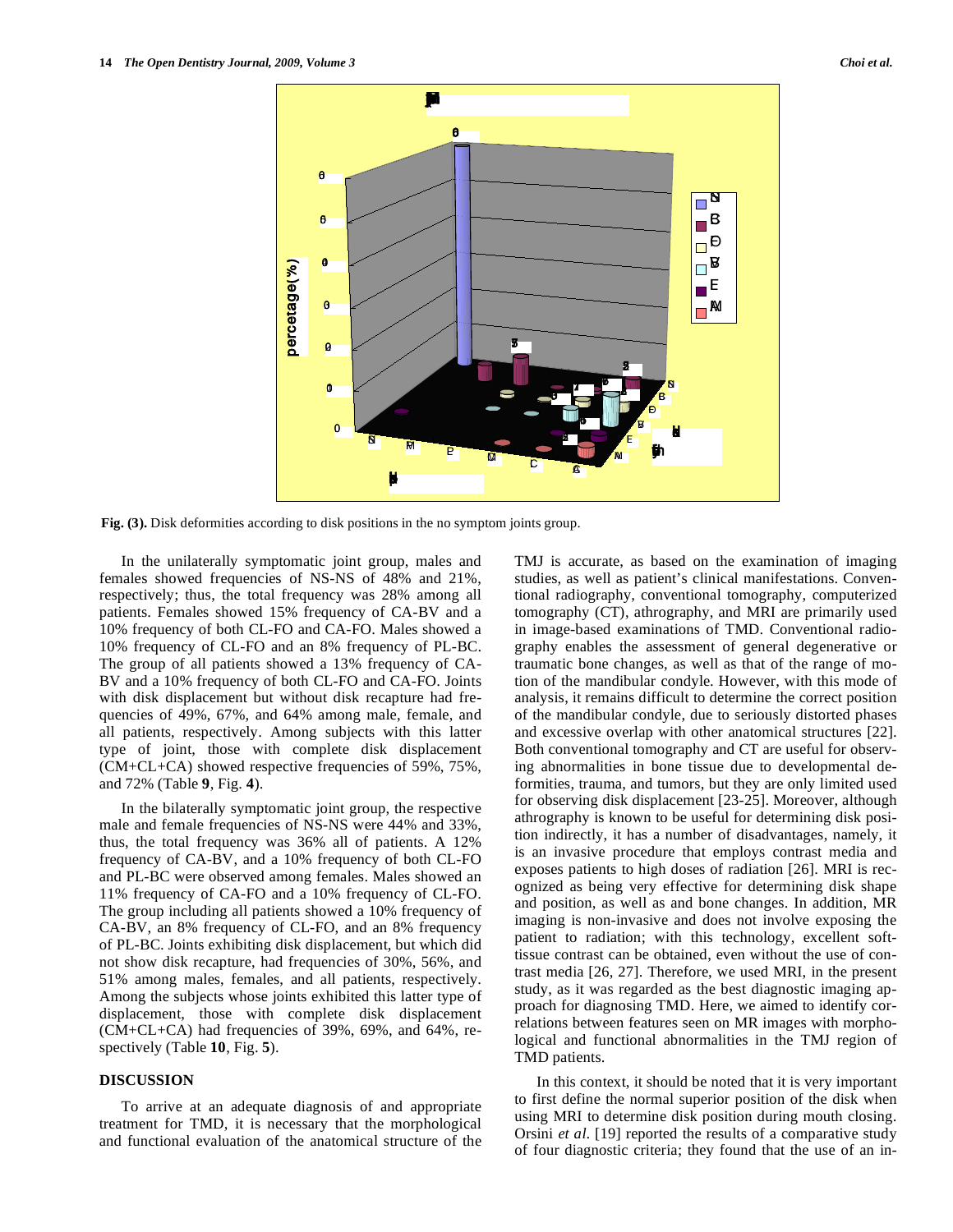|                |           |                           |               |                  |                |                  |              | Unilateral-Symptoms Joints (Experimental 1) |                |                |                |                  |                |                |            |                  |                             |
|----------------|-----------|---------------------------|---------------|------------------|----------------|------------------|--------------|---------------------------------------------|----------------|----------------|----------------|------------------|----------------|----------------|------------|------------------|-----------------------------|
|                |           |                           |               |                  |                |                  |              | <b>Disk Deformities</b>                     |                |                |                |                  |                |                |            |                  |                             |
|                |           | <b>Sex</b>                | $\mathbf{NS}$ | <b>WoR</b>       | BC             | <b>WoR</b>       | FO           | $\mathbf{WoR}$                              | BV             | <b>WoR</b>     | FL             | <b>WoR</b>       | $AM$           | <b>WoR</b>     | <b>Sum</b> | <b>WoR</b>       | $X^2(P)$                    |
|                |           | F                         | 148           | $\boldsymbol{0}$ |                |                  |              |                                             |                |                | $\overline{2}$ | $\boldsymbol{0}$ |                |                | 150        | $\mathbf{0}$     |                             |
|                | <b>NS</b> | $\mathbf M$               | 118           | $\boldsymbol{0}$ |                |                  |              |                                             |                |                |                |                  |                |                | 118        | $\boldsymbol{0}$ |                             |
|                |           | $\mbox{F+M}$              | 266           | $\boldsymbol{0}$ |                |                  |              |                                             |                |                | $\sqrt{2}$     | $\boldsymbol{0}$ |                |                | 268        | $\boldsymbol{0}$ |                             |
|                |           | $\boldsymbol{\mathrm{F}}$ |               |                  | 16             | $\boldsymbol{0}$ |              |                                             | $\overline{2}$ | $\mathbf{1}$   |                |                  |                |                | 18         | $\mathbf{1}$     |                             |
|                | PM        | $\mathbf M$               |               |                  | $\overline{7}$ | $\mathbf{0}$     |              |                                             |                |                |                |                  |                |                | $\,8\,$    | $\boldsymbol{0}$ | female(F)                   |
|                |           | $F+M$                     |               |                  | 23             | $\mathbf{0}$     |              |                                             | $\overline{2}$ | $\mathbf{1}$   |                |                  |                |                | 26         | $\mathbf{1}$     | 867.165<br>(.000)           |
|                |           | $\mathbf F$               |               |                  | 42             | $\overline{4}$   | 9            | 3                                           | 3              | $\mathbf{0}$   |                |                  |                |                | 54         | $\boldsymbol{7}$ | (p<.001)                    |
|                | PL        | $\mathbf M$               |               |                  | 20             | $\boldsymbol{0}$ | $\mathbf{1}$ | $\boldsymbol{0}$                            |                |                | $\mathbf{1}$   | $\boldsymbol{0}$ |                |                | $21\,$     | $\mathbf{0}$     | male(M)                     |
|                |           | $F+M$                     |               |                  | 62             | $\overline{4}$   | 10           | 3                                           | $\mathfrak{Z}$ | $\mathbf{0}$   | $\mathbf{1}$   | $\mathbf{0}$     |                |                | 75         | $7\phantom{.0}$  | 397.201<br>(.000)           |
| Disk Positions |           | $\mathbf F$               |               |                  | $\mathfrak{Z}$ | $\mathbf{0}$     | 5            | $\sqrt{2}$                                  | $\overline{c}$ | $\overline{c}$ | $\overline{4}$ | 3                | $\mathbf{1}$   | $\mathbf{1}$   | 15         | $\bf 8$          | (p<.001)                    |
|                | <b>CM</b> | $\mathbf{M}$              |               |                  | $\overline{2}$ | $\mathbf{0}$     |              |                                             |                |                | $\mathbf{1}$   | $\mathbf{1}$     |                |                | 3          | $\mathbf{1}$     | $F+M$                       |
|                |           | $F+M$                     |               |                  | 5              | $\mathbf{0}$     | 5            | $\sqrt{2}$                                  | $\sqrt{2}$     | $\sqrt{2}$     | 5              | $\overline{4}$   | $\mathbf{1}$   | $\mathbf{1}$   | 18         | 9                | 2459.343<br>(.000)          |
|                |           | $\mathbf F$               |               |                  | 35             | 17               | 73           | 48                                          | 67             | 60             | $\overline{4}$ | $\overline{4}$   | $\overline{c}$ | $\overline{c}$ | 181        | 131              | (p<.001)                    |
|                | CL        | $\mathbf M$               |               |                  | $\overline{4}$ | $\mathfrak{Z}$   | $25\,$       | 11                                          | $10\,$         | $\,$ 8 $\,$    |                |                  |                |                | 39         | 22               |                             |
|                |           | $F+M$                     |               |                  | 39             | 20               | 95           | 59                                          | 77             | 68             | $\overline{4}$ | $\overline{4}$   | $\sqrt{2}$     | $\sqrt{2}$     | 220        | 153              |                             |
|                |           | $\mathbf F$               |               |                  | 68             | 35               | $72\,$       | 56                                          | 103            | 95             | 17             | 15               | 19             | 19             | 279        | 220              |                             |
|                | CA        | M                         |               |                  | 19             | 5                | 18           | 14                                          | 17             | 17             | $\mathbf{1}$   | $\mathbf{1}$     | $\overline{4}$ | $\overline{4}$ | 59         | 41               |                             |
|                |           | $F+M$                     |               |                  | 87             | 40               | 90           | $70\,$                                      | 120            | 112            | 18             | 16               | 23             | 23             | 338        | 261              |                             |
|                | Sum       | $\mathbf F$               | 148           | $\boldsymbol{0}$ | 164            | 56               | 159          | 109                                         | 177            | 158            | 27             | 22               | 22             | 22             | 697        | 367              | (367/549, 35)<br>$9/477$ )* |
|                |           | M                         | 118           | $\mathbf{0}$     | 52             | 8                | 44           | 25                                          | 27             | 25             | 3              | $\overline{c}$   | $\overline{4}$ | $\overline{4}$ | 248        | 64               | (64/130, 64/<br>111)        |
|                |           | $\mathrm{F+M}$            | 266           | $\boldsymbol{0}$ | 216            | 64               | 203          | 134                                         | 204            | 183            | 30             | 24               | 26             | 26             | 945        | 431              | (431/679, 42)<br>$3/588$ )* |

## **Table 9. Disk Deformities According to Disk Positions in the Uni-Lateral Symptoms Joints Group**

 $(A/B, C/D)^*$ ; A = the numbers of WoR, B = the number of showing disk displacement C = the numbers of WoR, D = the number of complete disk displacement (CM+CL+CA).

termediate criterion can reduce the false-positive rate. Tasaki *et al*. [16] suggested a nine-item system of classification based on disk displacement. Larheim *et al*. [17] further subdivided this system of classification into an eleven-item classification system that included complete disk displacement and partial disk displacement. We used the intermediate zone criterion as a standard for the normal superior position of the disk, and we determined disk positions in order to distinguish between partial and complete disk displacements; moreover, in the assessment of disk displacement, we differentiated between the mesial and lateral structures of the condyle in order to obtain more detailed information about disk displacement. However, we did not observe any coronal images, and therefore we were unable to avoid the possibility of obtaining false-negative results, which was determined as a finding of a normal superior position for a true lateral displacement [28, 29]. In the present study, instead of using only a single landmark as an anatomical index in order to determine disk position, varied indexes were used according to the images. Drace *et al*. [18] insisted that a clear boundary was observed between the disk and its posterior tissue in 60% of TMJs studied during mouth closing; likewise, 70% of the cases evaluated showed such a boundary during partial mouth opening, and 94% did so in association with the maximum mouth opening. Moreover, as it is possible for disk displacement to result in the alteration of the posterior tissue, a division can be obscured with changes in the signal intensity on MRI [30, 31]. The boundary between the disk and the retrodiskal tissue can become obscured, particularly in cases involving the closed mouth, upon MRI used in clinical practice. Therefore, extended criteria for the determination of disk position must be taken into account, rather than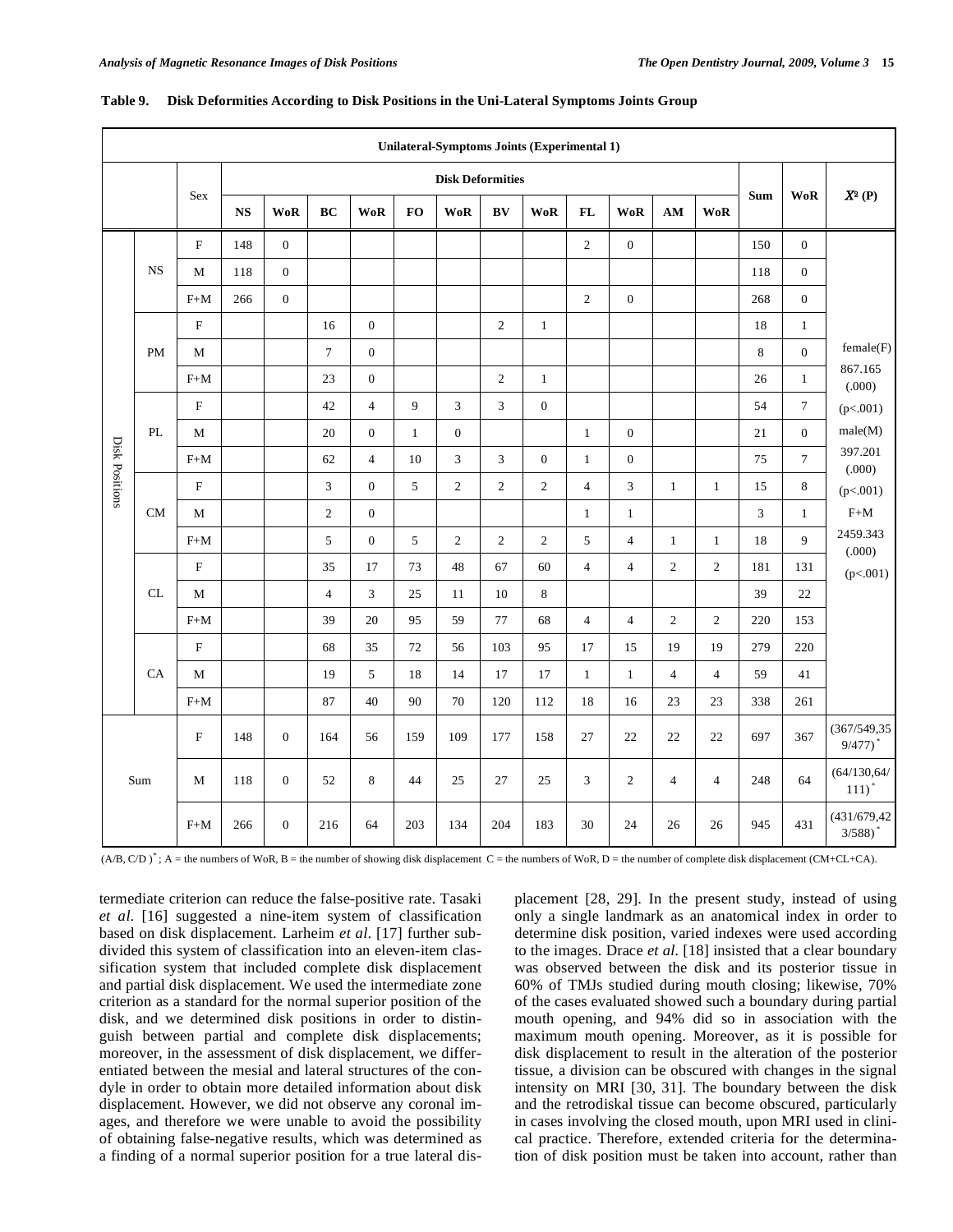

**Fig. (4).** Disk deformities according to disk positions in the uni-lateral symptoms joints group.

limiting evaluation to boundary of the disk, when determining the extent of disk displacement.

 As regards the angular measurement of disk position, Rammelsbeg *et al*. [20], suggested that over 15 degrees be included in assessing the difference between the inside and the outside of disk position; in addition, over 70 degrees should be included in the category of CA, despite any difference between inside and outside of disk position. In identifying disk deformities in the TMJ, Heffez and Jordan [32] categorized disk configurations as shapes (e.g., bow-tie, straight, funnel, bulge, and Y shapes) using cephalometric arthrograms and histopathologic sagittal sections. Using MRI, Murakami *et al*. [33] employed the categories of biconcave, biplanar, hemiconvex, biconvex, and folded. However, there appeared to be a general lack of functional assessments among the previous reports, which focused merely on the morphology of disk using MR imaging. The present system of categorization emphasized in particular the length of the displaced disk in order to evaluate disk configurations; we also concentrated on abnormalities in the intermediate zone, which is an important anatomical structure in this context, and on alterations of the anterior and posterior bands. Although when determining the type of disk configuration, we observed differences between the mesial and distal areas according to disk position and the direction of observation, we were unable to fully account for these variations. No statistically significant differences were observed in terms of the distribution of disk positions among asymptomatic joints according to age, regardless of gender. NS showed a frequency of 60%, and that of CA was 20%, whereas CL was remarkably less frequency in the asymptomatic joint group than that in the unilaterally and bilaterally symptomatic joint groups. As regards comparisons between males and females, statistically significant differences were observed, i.e., NS was not frequently observed among females, whereas high frequencies of both CL and CA were observed among females. Upon comparison of the frequency of disk deformities among females by age, it was found that those in their 4th decade showed the lowest frequency of NS (44%), and the frequency of NS was likely to be high in subjects younger or older than those in their thirties. In contrast, subjects in their 4th decade showed the highest frequency of BV, whereas the frequency of BV was likely to be low among subjects younger or older ones than those in their thirties. Subjects ranging from their teens to their thirties showed higher frequencies of BC and FO than did those in the other age groups. There were statistically significant differences observed among females, but not among males in this regards. Statistically significant differences were observed between males and females, i.e., less frequent NS and more frequent BV were observed among females. Among those subjects with complete disk displacement, disk displacement without reduction accounted for 69% of the cases. Thus, disk displacement without disk reduction was found to occur frequently.

 As regards disk positions in the unilaterally symptomatic joint group, females showed the highest frequency of CA (40%), followed by CL (26%) and NS (21%), whereas males showed the highest frequency of NS (48%), followed by CA (24%) and CL (16%). With respect to age, females in their teens showed a higher frequency of CL (40%), but a lower frequency of NS (10%) than did subjects in the other age groups. In addition, males in their teens decade showed higher frequencies of both CL and CA, i.e., 36% and 31%, respectively, and a lower frequency of NS (22%) than did the other age groups. NS was more frequently observed among females in the 7th (30%) and 3rd (26%) decade of life, and more frequently among males in the 7th (67%) and 8th (76%) decades of life, than in the other age groups. Thus, males showed a higher frequency of NS in the older age groups than did females. Statistically significant differences were observed regardless of gender, and also between males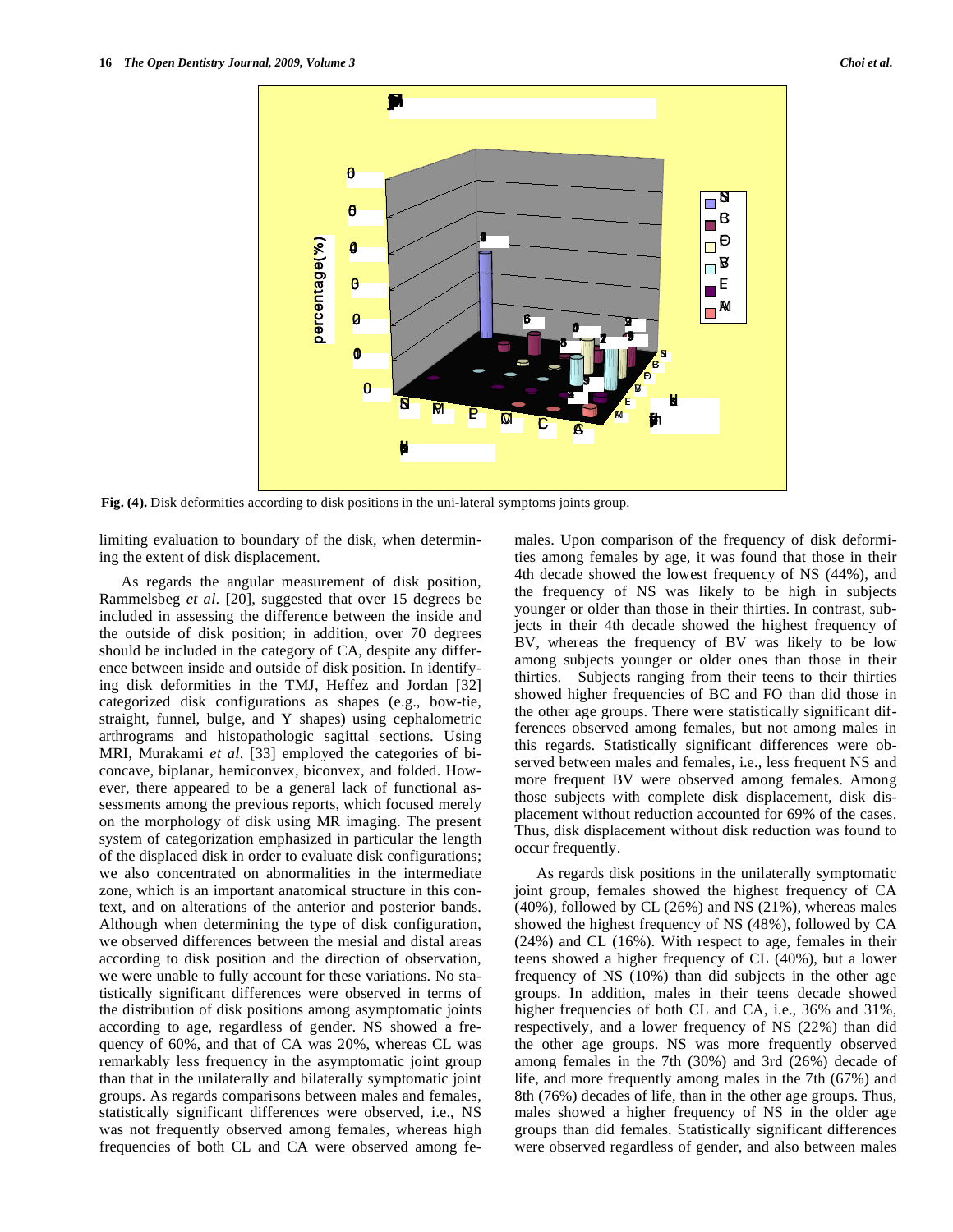|                       |                         |                         |                        |                  |                  |                  |                  | <b>Bilateral-Symptoms Joints</b> |                        |                  |                |                  |                        |                |              |                  |                                        |
|-----------------------|-------------------------|-------------------------|------------------------|------------------|------------------|------------------|------------------|----------------------------------|------------------------|------------------|----------------|------------------|------------------------|----------------|--------------|------------------|----------------------------------------|
|                       |                         |                         |                        |                  |                  |                  |                  | <b>Disk Deformities</b>          |                        |                  |                |                  |                        |                |              |                  |                                        |
|                       |                         | <b>Sex</b>              | $\mathbf{N}\mathbf{S}$ | <b>WoR</b>       | BC               | <b>WoR</b>       | $\mathbf{FO}$    | $\mathbf{WoR}$                   | $\mathbf{B}\mathbf{V}$ | <b>WoR</b>       | FL             | <b>WoR</b>       | $\mathbf{A}\mathbf{M}$ | <b>WoR</b>     | <b>Sum</b>   | <b>WoR</b>       | $X^2(P)$                               |
|                       |                         | $\mathbf F$             | 165                    | $\mathbf{0}$     |                  |                  |                  |                                  |                        |                  | $\overline{4}$ | $\boldsymbol{0}$ |                        |                | 169          | $\mathbf{0}$     |                                        |
|                       | <b>NS</b>               | M                       | 63                     | $\mathbf{0}$     |                  |                  |                  |                                  |                        |                  | $\overline{c}$ | $\boldsymbol{0}$ |                        |                | 65           | $\mathbf{0}$     |                                        |
|                       |                         | $\mathbf{F}+\mathbf{M}$ | 228                    | $\boldsymbol{0}$ |                  |                  |                  |                                  |                        |                  | 6              | $\boldsymbol{0}$ |                        |                | 234          | $\boldsymbol{0}$ |                                        |
|                       |                         | $\mathbf F$             |                        |                  | 15               | $\mathbf{1}$     | $\overline{c}$   | $\mathbf{0}$                     | $\mathbf{1}$           | $\boldsymbol{0}$ |                |                  |                        |                | $18\,$       | $\mathbf{1}$     |                                        |
|                       | <b>PM</b>               | $\mathbf M$             |                        |                  | 6                | $\boldsymbol{0}$ |                  |                                  |                        |                  |                |                  |                        |                | 6            | $\boldsymbol{0}$ | Female(F)                              |
|                       |                         | $F+M$                   |                        |                  | 21               | $\mathbf{1}$     | $\overline{2}$   | $\overline{0}$                   | $\mathbf{1}$           | $\mathbf{0}$     |                |                  |                        |                | 24           | $\mathbf{1}$     | 867.165                                |
|                       |                         | $\mathbf{F}$            |                        |                  | 40               | $\boldsymbol{0}$ | 5                | $\boldsymbol{0}$                 | 3                      | $\sqrt{2}$       | $\overline{c}$ | $\mathbf{1}$     |                        |                | 50           | $\mathfrak{Z}$   | (.000)<br>(p<001)                      |
|                       | PL                      | $\mathbf M$             |                        |                  | 10               | $\boldsymbol{0}$ | $\mathbf{1}$     | $\boldsymbol{0}$                 |                        |                  |                |                  |                        |                | $11\,$       | $\boldsymbol{0}$ | male(M)                                |
| <b>Disk Positions</b> | $\mathbf{F}+\mathbf{M}$ |                         |                        | 50               | $\boldsymbol{0}$ | 6                | $\boldsymbol{0}$ | $\overline{3}$                   | $\overline{2}$         | 2                | $\mathbf{1}$   |                  |                        | 61             | 3            | 397.201          |                                        |
|                       | $\mathbf F$             |                         |                        | $\overline{4}$   | 3                | $\overline{c}$   | $\boldsymbol{0}$ | 6                                | $\overline{4}$         | 3                | $\mathbf{2}$   | $\mathbf{1}$     | $\mathbf{1}$           | 16             | 10           | (.000)           |                                        |
|                       | <b>CM</b>               | $\mathbf M$             |                        |                  |                  |                  |                  |                                  |                        |                  |                |                  | $\mathbf{1}$           | $\mathbf{1}$   | $\mathbf{1}$ | $\mathbf{1}$     | (p<.001)<br>$\mbox{F+M}$               |
|                       |                         | $F+M$                   |                        |                  | $\overline{4}$   | 3                | $\overline{c}$   | $\boldsymbol{0}$                 | 6                      | $\overline{4}$   | $\mathfrak{Z}$ | $\overline{c}$   | $\sqrt{2}$             | $\sqrt{2}$     | 17           | $11\,$           | 2459.343                               |
|                       |                         | $\mathbf F$             |                        |                  | 20               | 6                | 40               | 18                               | 34                     | 27               | $\mathbf{1}$   | $\boldsymbol{0}$ |                        |                | 95           | 51               | (.000)                                 |
|                       | CL                      | $\mathbf M$             |                        |                  | 3                | $\overline{c}$   | 14               | 3                                | $\sqrt{2}$             | $\mathbf{1}$     | $\mathbf{1}$   | $\boldsymbol{0}$ |                        |                | $20\,$       | 6                | (p<.001)                               |
|                       |                         | $F+M$                   |                        |                  | 23               | 8                | 54               | 21                               | 36                     | 28               | $\overline{c}$ |                  |                        |                | 115          | 57               |                                        |
|                       |                         | $\mathbf F$             |                        |                  | 29               | 14               | 26               | 22                               | 59                     | 55               | 16             | $10\,$           | 20                     | 19             | 150          | 120              |                                        |
|                       | CA                      | $\mathbf M$             |                        |                  | 10               | $\mathbf{1}$     | 15               | $\overline{7}$                   | $\boldsymbol{7}$       | $\boldsymbol{7}$ | 6              | $\mathbf{1}$     | $\mathbf{1}$           | $\mathbf{1}$   | 39           | 17               |                                        |
|                       |                         | $F+M$                   |                        |                  | 39               | 15               | 41               | 29                               | 66                     | 62               | 22             | 11               | 21                     | 20             | 189          | 137              |                                        |
|                       |                         | $\mathbf F$             | 165                    | $\boldsymbol{0}$ | 108              | 24               | 75               | 40                               | 103                    | $\bf 88$         | $26\,$         | 13               | $21\,$                 | $20\,$         | 498          | 185              | (185/333, 18)<br>$4/265)$ <sup>*</sup> |
|                       | <b>Sum</b>              | $\mathbf M$             | 63                     | $\boldsymbol{0}$ | 29               | 3                | 30               | 10                               | 9                      | $\,8\,$          | 9              | $\mathbf{1}$     | $\overline{2}$         | $\overline{c}$ | 142          | 24               | (24/79, 24/6)<br>$2)^*$                |
|                       |                         | $F+M$                   | 228                    | $\boldsymbol{0}$ | 137              | 27               | 105              | 50                               | 112                    | 96               | 35             | 14               | 22                     | 22             | 640          | 209              | (209/412,20)<br>8/327                  |

#### **Table 10. Disk Deformities According to Disk Positions in the Bi-Lateral Symptoms Joints Group**

(A/B, C/D )\* ; A=the numbers of WoR, B=the number of showing disk displacement C= the numbers of WoR, D=the number of complete disk displacement (CM+CL+CA).

and females with respect to disk positions among those in the unilaterally symptomatic joint groups.

 As regards the distribution of disk deformities, females showed the highest frequency of BV (25%), followed by BC  $(24\%)$ , FO  $(23\%)$ , and NS  $(21\%)$ ; males showed the highest frequency of NS (48%), followed by BC (21%) and FO (18%). The assessment of these frequencies in terms of age revealed that females in their teens more frequently exhibited BC (34%) and FO (36%), and less frequently exhibited NS (10%) and BV (16%), than did those in the other age groups; however, males in their teens showed a high frequency of FO (46%), but a low frequency of NS (22%). A high frequency of BV was observed among females in their 6th decade (38%) and among males in their 4th decade (25%). Males showed a higher frequency of NS than did females, a higher frequency of NS was observed among males in their 5th (77%) and 8th decades (74%) than was observed among in the other age groups. The incidence of AM tended to be proportional to aging in females. There were statistically significant differences in terms of disk deformities regardless of gender, but significant differences were also observed between males and females. Among those subjects with complete disk displacement, disk displacement without reduction accounted for 72% of the cases. Thus, disk displacement without disk reduction was frequently observed.

 As regards disk position in the bilaterally symptomatic joint group, females showed the highest frequency of NS  $(34%)$ , followed by CA  $(30%)$  and CL  $(19%)$ , and males showed the highest frequency of NS (46%), followed by CA (28%) and CL (14%); these results were thus not indicative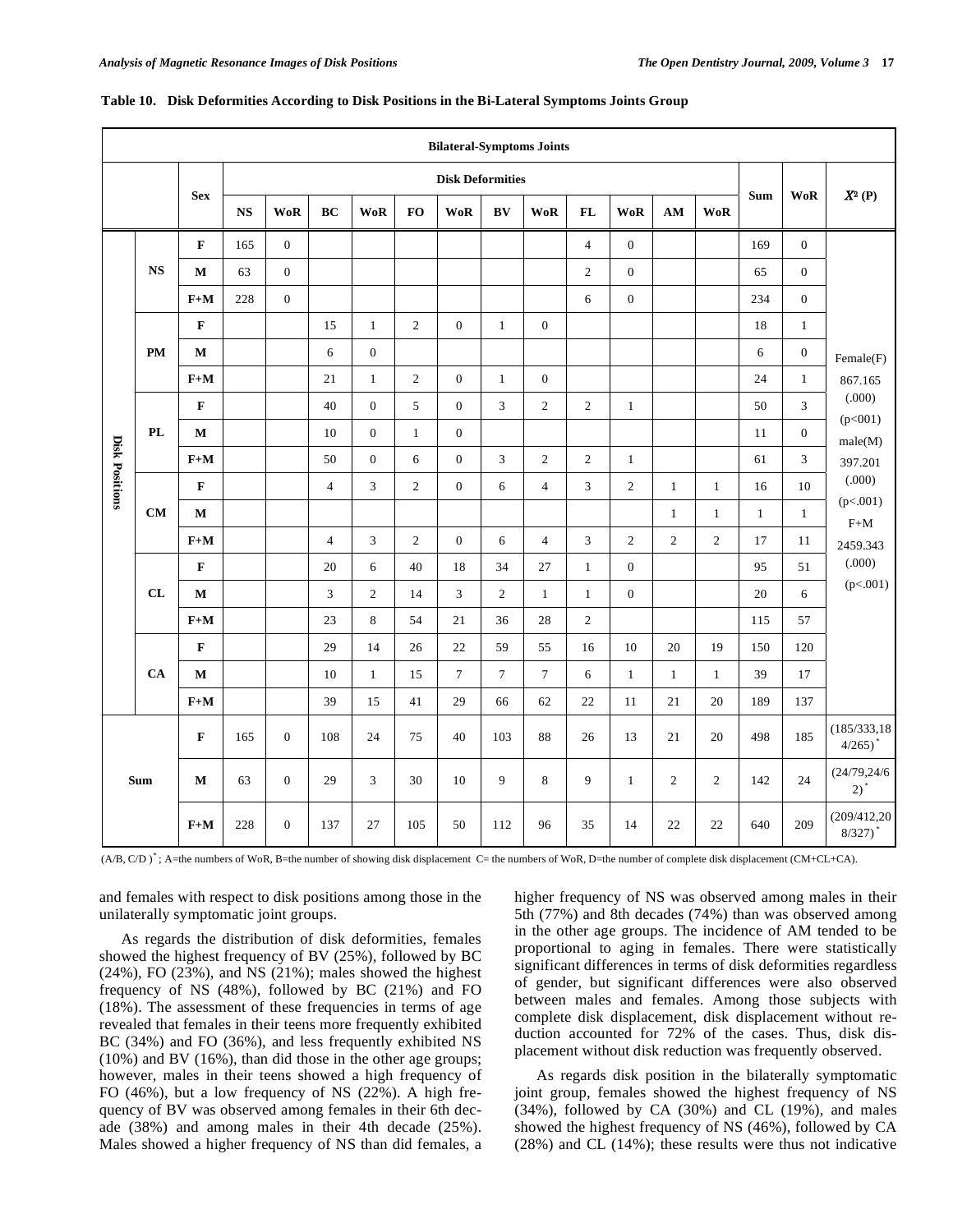

**Fig. (5).** Disk deformities according to disk positions in the bi-lateral symptoms joints group.

of a significant difference between males and females. As regards these frequencies with respect to various age groups, females in their teens showed higher frequencies of CA (34%) and CL (28%), but a lower frequency of NS (21%), than did those in the other age groups, whereas males in their teens showed a higher frequency of CA (53%), but a lower frequency of NS (22%) than did those in the other age groups. CA was frequent among females in the 7th (42%) and 8th (56%) decades of life, and NS was very frequent among older subjects, regardless of gender. There were statistically significant differences in terms of frequency of the distribution of various disk positions according to age group, regardless of gender.

 As regards disk deformity, NS (32%) was the most frequent among females, followed by BC (23%), BV (21%), and FO (15%), whereas NS (45%) was the most frequent among males, followed by FO (21%), BC (20%), and BV (6%). As regards frequency according to age group, NS was found to be frequent among females in the 6th (46%) and 7th (42%) decades of life, but it was not frequent among those in their 2nd (21%) and 8th (19%) decades of life; however, NS was highly frequent among males in the 5th (63%) decade, but had the lowest frequency among those in their 2nd (22%) decade of life. BC was frequently observed among both males and females in their thirties, i.e., 36% and 40%, respectively. FO was very frequent among both males and females in their teens, i.e., 50% and 22%, respectively. There were significant differences in terms of disk deformities regardless of gender, but significant differences were also observed between males and females. Among those with complete disk displacement, disk displacements without reduction accounted for 64% of the cases. Thus, disk displacement without disk reduction was frequently observed.

 In terms of the partial disk displacement (PM and PL) of disk positioning, no significant difference was observed in terms of frequency in the asymptomatic joint group (4% and 9%), unilaterally symptomatic joint group (3% and 8%), or bilaterally symptomatic joint group (4% and 10%), which appeared to indicate that partial disk displacement is on the borderline in terms of its association with clinical symptoms. CM had less than a 3% frequency of expression in all three experimental groups, and was therefore quite different from CL (6%, 23%, and 18% in the asymptomatic group and in the unilaterally and bilaterally symptomatic joint groups, respectively). Although CA was most frequently expressed with disk displacement in all three experimental groups, the most remarkable increase was observed in the frequency of CL, compared with the asymptomatic joint group. This finding demonstrates that CL is closely related to clinical symptoms, which had a high frequency of expression among those in their 2nd decades of life. A higher frequency of positive findings was obtained with MRI among those in their 2nd decades of life than among those in the other age groups; this result may provide support for the report by Isberg *et al*. [4], namely, that the onset of disk displacement frequently takes place during the teenage years.

 The frequencies of PL and CL were higher than those of PM and CM. This finding strongly suggests that disk displacement tends to occur laterally originate in a lateral aspect of joint. In this respect, Wilkinson [34] reported observing differences in the attachments inside and outside of the disk and external pterygoid muscle; furthermore, Schmolke [35] reported finding an association between the masseter muscle and the joint capsule. Ben Amor *et al*. [36] reported that there were two different anatomical types of lateral disk attachment. One of these two types, i.e., that with an indirect lateral junction attached behind and below the pole through a sheet of fibrous tissue, had a significantly lower breaking strength point than did the other type, i.e., that with a direct lateral junction. Kino *et al*. [37] reported that most collagen fibers of the posterior band of the disk were attached to the condylar pole, and no diskal attachment was observed in the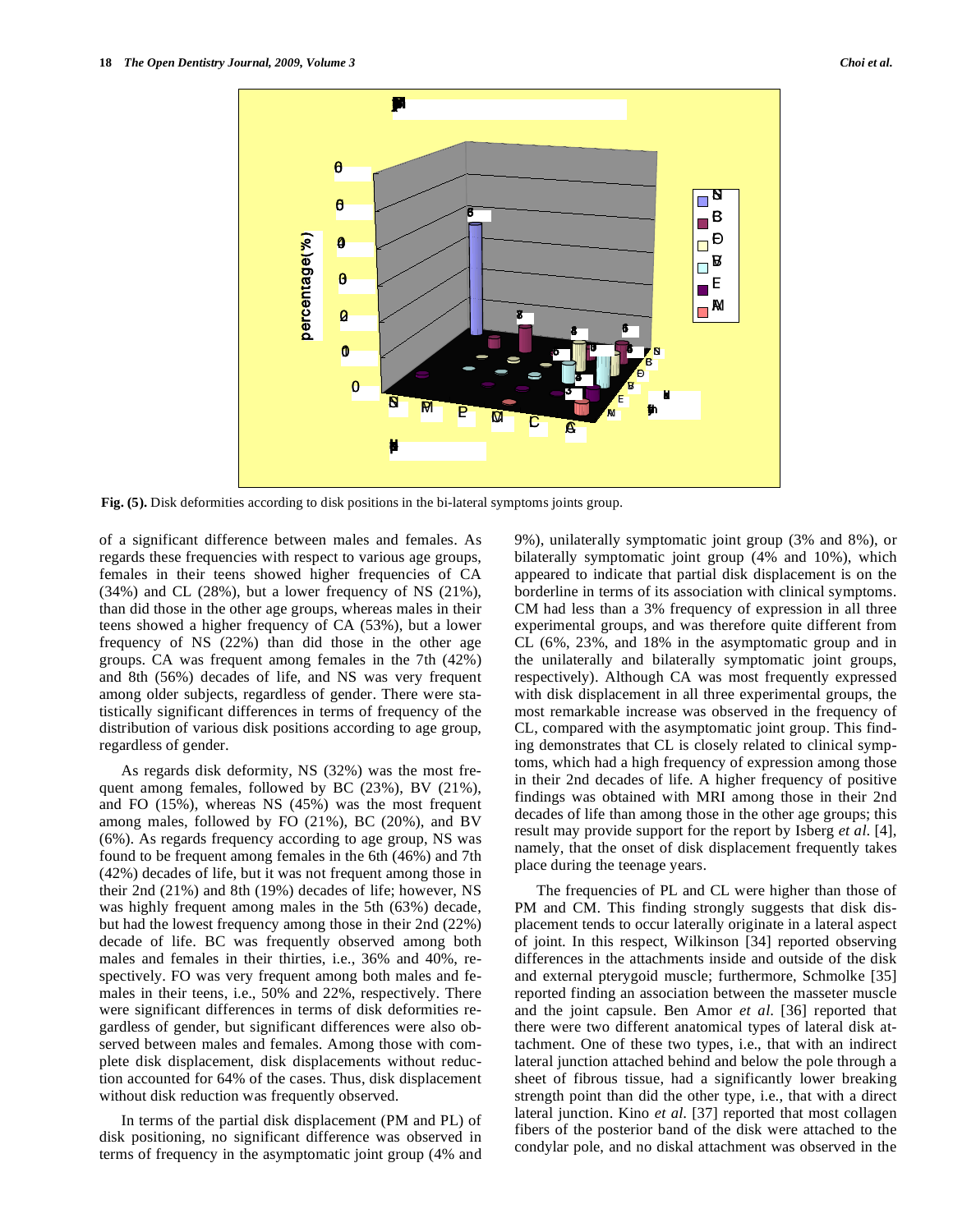posterior aspect of the condyle. Another report noted an absence of collagen fiber to form a direct connection between the disk and the articular fossa. Scapino [38, 39] insisted that the posterior band and retrodiskal tissue became thinner in the lateral region of the TMJ, which was demonstrative of the parallel-fibered organization of the mesial region, instead of a form interwoven in a fan-like radiation.

 The factors mentioned in this context may cause the lateral region of the TMJ, which is anatomically weaker than the mesial region, to be less resistant to external forces such as trauma; in addition, the lateral region may be sufficiently weak to facilitate disk displacement, may exhibit only slight restoration to a normal superior position, and may exhibit a high frequency of both PL and CL, as was demonstrated in present study.

 BC showed the highest rate of expression in all three experimental groups in terms of the incidence of disk deformities; however, the unilaterally and bilaterally symptomatic joints tended to decrease somewhat with respect to BC and increase with respect to BV; moreover, these groups showed the greater increases in FO than did the asymptomatic joint group. This finding indicates that FO is more closely related than is BC to the manifestation of clinical symptoms. Although the unilaterally and bilaterally symptomatic joint groups showed a high frequency of CA in terms of disk position, and a high frequency of BC in terms of disk deformity, they both showed a greater increase in the frequencies of CL and FO than did the asymptomatic joint group. There were no significant difference in terms of the existence of disk recapture between the unilaterally and bilaterally symptomatic joints and the asymptomatic joints, which most likely indicates that disk recapture fails to be advantageous in relation to clinical symptoms. Subjects in their teens showed the highest frequency of CL with respect to disk position and FO with respect to disk deformity, both of which tended to decrease among older subjects, most likely indicating spatial and morphological changes toward CA and BV with the passage of time. In order to determine how long it would take for these changes to occur and how they might be clinically manifested, longitudinal study will be necessary. However, since the asymptomatic joint group with disk displacement and deformities showed a high frequency of CA-BV, it appears that these factors contribute to the spatial and morphological changes into CA and BV that are associated with a loss of clinical symptoms. Moreover, 69% of the joints with complete disk displacement (CM+ CL+CA) showed no disk recapture, which was also likely to be related to a loss of symptoms. Subjects in their teens showed a higher correlation between disk position and deformity upon MRI of TMD, regardless of gender, than did subjects in the other age groups; in addition, females showed a higher correlation in this regard than did males. Moreover, older males showed a lower correlation between disk position and deformity than did younger males. The unilateral and bilateral symptom joint groups showed a high frequency of CA with respect to disk position and BV with respect to disk deformities, but showed a greater increase in the frequency of CL and FO than did those in the asymptomatic joint group. Although in the present study we failed to reveal any remarkable differences in terms of disk positions and disk deformity, it is thought that changes in disk positions and deformities would be necessary in cases of TMJ with

disk displacement in order to alleviate symptoms, considering the self-limitation of TMD symptoms over time. Maintenance is necessary without additional anterior disk displacement and disk deformation through strong and healthy diskcondyle complex in case of partial displacement. Hence, physiological adaptations most likely accompany consistent disk displacement, and disk deformities may subsequently occur. Such physiological adaptations are thought to be induced in order to avoid having the disk interfere with the movement of the condyle; sufficient movement anterior to condyle should be viewed in all imaging slices, and changes are thought to occur in a biconvex manner, with decreases in the length of the disk. Morphological changes to the condyle should be observed in a further study, as they were not observed in the present cases. Such morphological changes are thought to be functional at the posterior slope of the mandibular condyle, which loses its functional role without disk recapture, by shortening the structure without indicating any changes in cortication. If the above mentioned changes are not induced or fail to occur, there is a greater possibility of long-term illness without any alleviation of symptoms.

 In the present study, we thought that disk position and disk deformity might be different because of the age and gender, and then that they might influence clinical symptoms. We conducted the present comparative observation of MRI manifestations according to gender and age in order to identify the correlation between clinical manifestations and MRI findings in a large sample of patients with TMD. In concluded, the present study revealed significant differences in symptoms and MRI manifestations among patients with TMD according to gender and age; moreover, females and younger subjects showed a high correlation between clinical symptoms and MRI manifestations. Additional significant differences were observed between symptomatic and asymptomatic patients with respect to disk position and deformities.

## **REFERENCES**

- [1] The American academy of orofacial pain. Temporomandibular disorders: guideline for classification, assessment and management. In: Mcneil C, Ed. 2<sup>nd</sup> ed. Chicago: Quintessence Publishing Co 1993; pp. 11-25.
- [2] Bell WE. Tempormandibular disorders, classification, diagnosis, management. 3<sup>rd</sup> ed. Chicago: Year Book Medical Publishers 1990; pp. 101-13.
- [3] Pullinger AG, Seligma DA. TMJ osteoarthrosis: a differentiation of diagnostic subgroups by symptom history and demographics. J Craniomandib Disord 1987; 1: 251-6.
- [4] Isberg A, Hagglund M, Paesani D. The effect of age and gender on the onset of symptomatic temporomandibular joint disk displacement. Oral Surg Oral Med Oral Pathol Oral Radiol Endod 1998; 85: 252-7.
- [5] Katzberg R, Tallents R, Hayakawa K, Miller T, Goske M, Wood B. Internal derangements of the temporomandiblar joint: findings in the pediatric age group. Radiology 1985; 154: 125-7.
- [6] Howard JA. Temporomandibular joint disorders, facial pain and dental problems of performing artists. In: Sataloaff R, Brandfonbrener A, Lederman R, Eds. Textbook of performing arts medicine. New York: Raven Press 1990; pp. 111-169.
- [7] Lundh H, Westesson PL. Clinical signs of temporomandibular joint internal derangement in adult. Oral Surg Oral Med Oral Pathol 1991; 72: 637-41.
- [8] Schiffman E, Friction JR. Epidermiology of TMJ and craniofacial pain. In: Friction JR, Kroening RJ, Hathaway KM, Eds. TMJ and craniofacial pain: diagnosis and management. St. Louis: IEA Pub 1988; pp. 1-10.